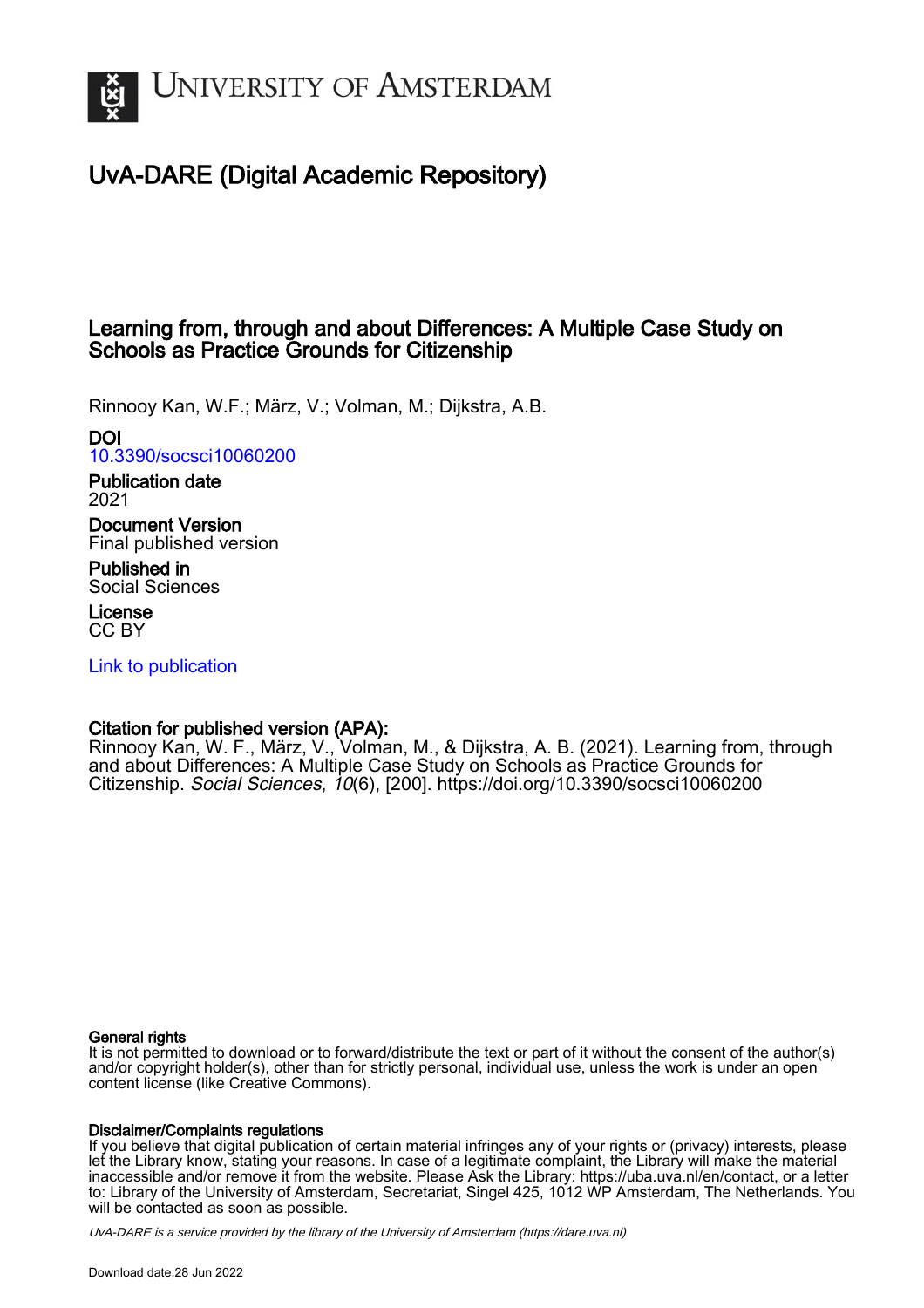



# *Article* **Learning from, through and about Differences: A Multiple Case Study on Schools as Practice Grounds for Citizenship**

**Willemijn F. Rinnooy Kan 1,\* [,](https://orcid.org/0000-0002-7424-7650) Virginie März <sup>2</sup> [,](https://orcid.org/0000-0002-0079-8329) Monique Volman [1](https://orcid.org/0000-0001-9217-1402) and Anne Bert Dijkstra <sup>1</sup>**

- <sup>1</sup> Educational Sciences, Faculty of Social and Behavioural Sciences, University of Amsterdam,
	- 1012 Amsterdam, The Netherlands; m.l.l.volman@uva.nl (M.V.); a.b.dijkstra@uva.nl (A.B.D.)
- 2 Institute for the Analysis of Change in Contemporary and Historical Societies, Faculty of Psychology and Educational Sciences, Université Catholique de Louvain, 1348 Louvain-la-Neuve, Belgium; virginie.marz@uclouvain.be
- **\*** Correspondence: W.F.RinnooyKan@uva.nl

**Abstract:** Learning to relate to others that differ from you is one of the central aims of citizenship education. Schools can be understood as practice grounds for citizenship, where students' citizenship is not only influenced by the formal curriculum, but also by their experiences in the context of teacher–student and student–student relations. In this article we therefore investigate how the practice of dealing with difference is enacted in schools. Data were collected through an exploratory multiple case study in four secondary schools, combining interviews and focus groups. Despite the differences between the schools in terms of population and location, in all schools the reflection on the enactment of 'dealing with differences' was limited in scope and depth. 'Being different' was understood primarily in terms of individual characteristics. Furthermore, in all schools there was limited reflection on being different in relation to teachers and the broader community. Finally, relevant differences for citizenship were confined to the category of 'ethnic and cultural diversity'. This article calls for preparing teachers to consider a broader array of differences to practice dealing with differences with their students and to support students in reflecting on the societal implications of being different from each other.

**Keywords:** citizenship education; diversity; differentiation; school as practice ground

## **1. Introduction**

Increased participation in education, migration, emancipation have made schools more diverse in their composition and have created new challenges for teachers in the recent decades. The reality of classrooms that are becoming increasingly diverse, e.g., academically and socio-culturally, is an invitation to researchers and practitioners alike to reflect on the most desirable way to deal with these changing teaching and learning environments. As a result, differences between students have been studied from an array of perspectives, often related to individuals' academic capacities, with the goal of increasing educational equality and ensuring equity of access to high-quality learning (e.g., [Lindsay](#page-17-0) [2007;](#page-17-0) [Steenbergen-Hu et al.](#page-17-1) [2016;](#page-17-1) [Thijs and Verkuyten](#page-17-2) [2014;](#page-17-2) [Tomlinson](#page-17-3) [et al.](#page-17-3) [2003\)](#page-17-3). Teachers are well aware of the importance of addressing differences between students; however, many teachers experience attending to those differences as a challenge [\(Gable et al.](#page-16-0) [2000;](#page-16-0) [Subban](#page-17-4) [2006;](#page-17-4) [Tomlinson](#page-17-5) [2001\)](#page-17-5).

Citizenship education as an educational priority and topic has emerged explicitly in the context of increased societal diversity, especially in terms of their ethnic and cultural composition. One of its main goals is preparing students to function in societies with fellow citizens who differ from them [\(Banks](#page-16-1) [2007\)](#page-16-1). During recent decades, an increased focus on the promotion of compulsory citizenship education programs all over the world has been particularly evident [\(European Commission/EACEA/Eurydice](#page-16-2) [2017\)](#page-16-2). In educational research, citizenship of adolescents has been conceptualized in different ways (e.g., [Banks](#page-16-3)



**Citation:** Rinnooy Kan, Willemijn F., Virginie März, Monique Volman, and Anne Bert Dijkstra. 2021. Learning from, through and about Differences: A Multiple Case Study on Schools as Practice Grounds for Citizenship. *Social Sciences* 10: 200. [https://](https://doi.org/10.3390/socsci10060200) [doi.org/10.3390/socsci10060200](https://doi.org/10.3390/socsci10060200)

Academic Editors: Liyuan Liu, Steven Donbavand, Bryony Hoskins, Jan Germen Janmaat and Dimokritos Kavadias

Received: 27 February 2021 Accepted: 21 May 2021 Published: 29 May 2021

**Publisher's Note:** MDPI stays neutral with regard to jurisdictional claims in published maps and institutional affiliations.



**Copyright:** © 2021 by the authors. Licensee MDPI, Basel, Switzerland. This article is an open access article distributed under the terms and conditions of the Creative Commons Attribution (CC BY) license (https:/[/](https://creativecommons.org/licenses/by/4.0/) [creativecommons.org/licenses/by/](https://creativecommons.org/licenses/by/4.0/)  $4.0/$ ).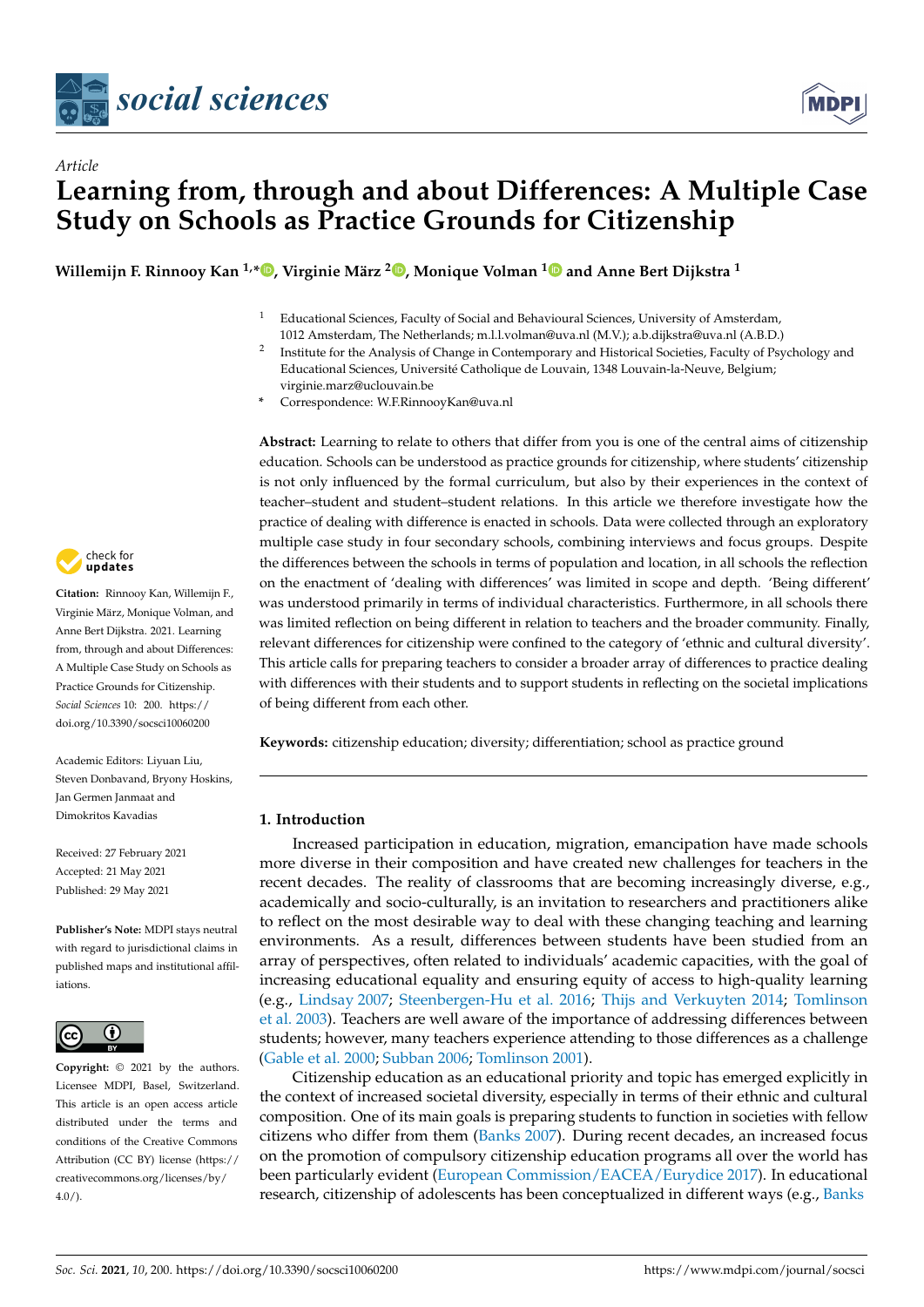[2004;](#page-16-3) [Rychen and Salganik](#page-17-6) [2003\)](#page-17-6). In this study, following [Lawy and Biesta](#page-17-7) [\(2006\)](#page-17-7), we approach it as a continuing developmental practice concerned with negotiating the rights and responsibilities that are tied to the membership of the various communities to which people belong. Through this definition of citizenship, schools can be understood as practice grounds for citizenship [\(Veugelers](#page-17-8) [2011\)](#page-17-8). Students not only learn about their rights and responsibilities in schools, but practice them through social interactions within the school: using their voice in a student council, solving conflicts, and debating sensitive issues [\(Flanagan](#page-16-4) [2013\)](#page-16-4). Learning to deal with differences is at play in all of these examples. Thus, when we understand schools to be practice grounds for citizenship, the differences that students encounter within the classroom and the school as well as the way teachers deal with these differences matter as relevant experiences [\(Gurin et al.](#page-16-5) [2004\)](#page-16-5).

In this exploratory multiple case study, our main research question is: how is the practice of dealing with differences enacted in schools? Through our analysis, we aim to make transparent what the abstract notion of learning to 'deal with differences'—as a key element of the ambitions of citizenship education—may actually entail within schools. Consequently, we provide insight into the functioning of schools as practice grounds for citizenship, where citizenship learning takes place beyond the formal citizenship curriculum. This approach allows for new insight for researchers and practitioners, in how we can best profit from the school environment to practice (for) citizenship and in particular, to practice (for) the crucial social skill of dealing with differences.

#### **2. Conceptual Framework**

#### *2.1. Dealing with Differences: Categorizing and Group Hierarchy*

The ability to categorize ourselves and others into social groups helps us to make sense of the complexity of the social world [\(Jenkins](#page-16-6) [2000\)](#page-16-6). There are many differences that we can use to categorize ourselves and others, for example: gender, socio-economic background, ethnic and cultural background, religion, and socio-emotional development. Schools are typically the place where at least some of these differences are consciously encountered for the first time in children's lives [\(Flanagan](#page-16-4) [2013\)](#page-16-4). Additionally, even when these differences are not reflected in the characteristics of the school population itself, they can be introduced and reflected upon by teachers.

Children learn to categorize groups of people through a combination of similarities they observe themselves and labelling of groups by authority figures, for example, their teachers. According to the social identity approach [\(Tajfel](#page-17-9) [1978\)](#page-17-9), our positive expectations of in-group members are connected to the human motivation to have a positive self-concept, and as a consequence to believe that 'our' group is a good group. This is not harmful in itself. Young children already categorize and attribute certain positive characteristics to fellow in-group members; however, their social categorization is not automatically negative for the out-group. It simply separates in-group from out-group [\(Liberman et al.](#page-17-10) [2017\)](#page-17-10).

One of the main ways information about social categories is transmitted is through language, for example, through the use of generic language in which groups are addressed instead of individuals (i.e., girls always like . . . or Moroccan kids prefer . . . ). Such use of language reinforces group distinctions and an essentialist understanding of groups [\(Liberman et al.](#page-17-10) [2017\)](#page-17-10). If children learn that members of a category share important essences beyond what is observable, an essentialist understanding of groups may develop [\(Patterson and Bigler](#page-17-11) [2006\)](#page-17-11). Meanwhile, in society, not all groups are equal, and some groups have a relatively low status in comparison to the "dominant or most valued group or groups in society" [\(Nesdale and Flesser](#page-17-12) [2001,](#page-17-12) p. 506). This perceived hierarchy of groups adds a layer of complexity to dealing with differences, as it suggests that practicing dealing with differences is not the same exercise for those who do and those who do not belong to a dominant group.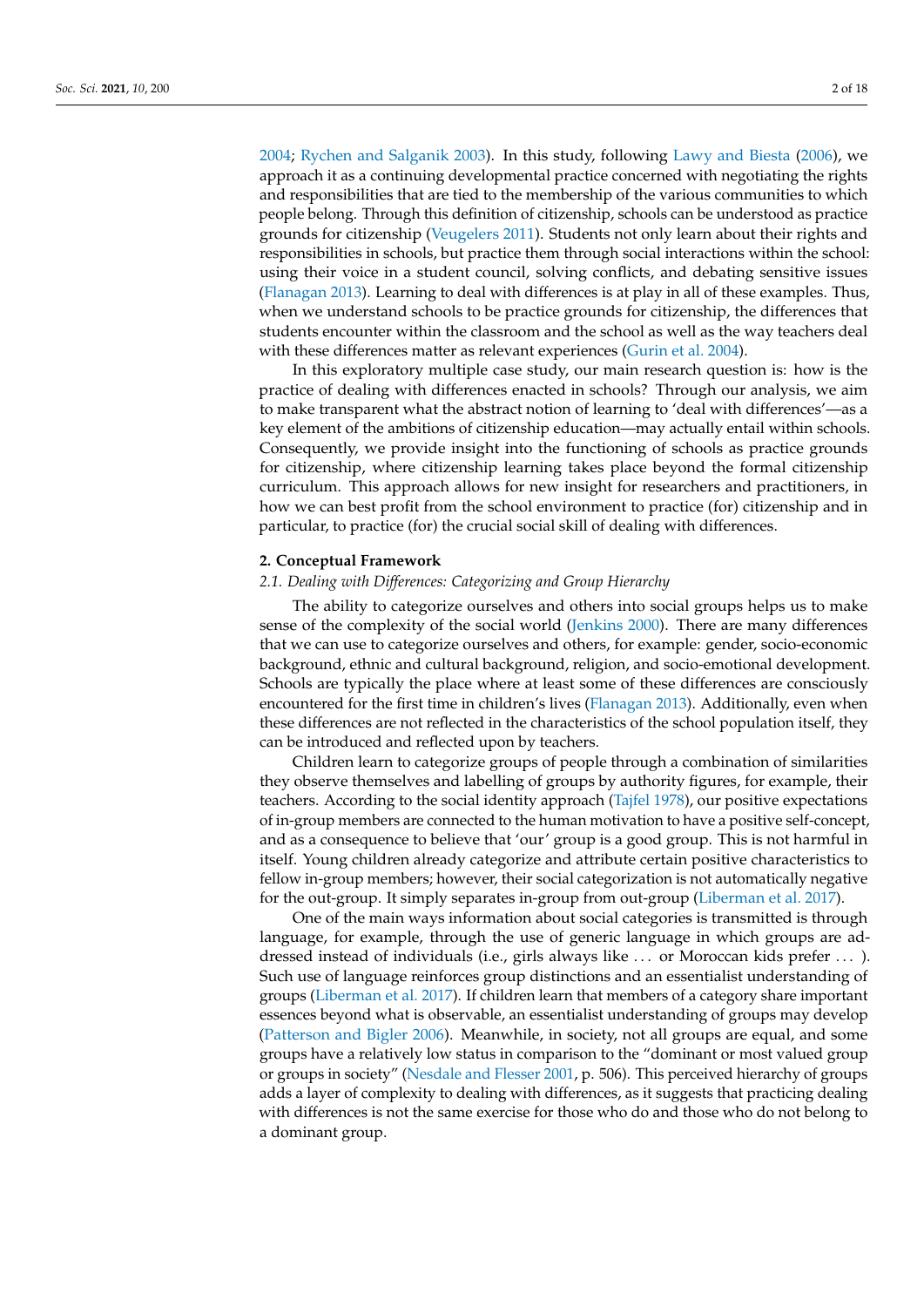## *2.2. The School as a Practice Ground for Dealing with Differences*

School is one of the social environments in which children practice dealing with differences. Practicing dealing with differences can be understood as part of citizenship education. This is in line with a developmental definition of citizenship [\(Lawy and Bi](#page-17-7)[esta](#page-17-7) [2006\)](#page-17-7), in which schools are understood to be more than places where adolescents formally learn about their future as citizens. Students also informally develop their agency as citizens on a daily basis within the school, through social interactions with other students and teachers [\(Lawy and Biesta](#page-17-7) [2006;](#page-17-7) [Torney-Purta and Amadeo](#page-17-13) [2011\)](#page-17-13). Within the school students learn what being part of a community means, what the consequences and implications of their membership in that community actually are, and how they can best deal with the differences they encounter between themselves and others [\(Flanagan](#page-16-7) [2003\)](#page-16-7). Many opportunities for citizenship learning that present themselves within schools are unintentional, not consciously linked with citizenship education [\(Kahne and Sporte](#page-16-8) [2009;](#page-16-8) [Kissling](#page-17-14) [2018\)](#page-17-14). The practice of citizenship happens in relation to others: their fellow students, their teachers, and other members of the professional community [\(Veugelers](#page-17-8) [2011\)](#page-17-8). Consequently, insight into the functioning and characteristics of these relations is crucial for understanding how dealing with differences is enacted within the school as a practice ground.

There are different ways in which practicing dealing with differences can take place within the context of the school. One of the ways proposed in the literature is learning to take perspective; positioning oneself in the other's shoes. Research has indicated that the mere presence of others in schools (other in terms of race, social class, gender, for example) is not sufficient to support perspective taking; specific conditions are necessary, for example, equality of status, and normalization and negotiation of conflict [\(Gurin et al.](#page-16-5) [2004;](#page-16-5) [Zirkel and Cantor](#page-18-0) [2004\)](#page-18-0).

Educators act as 'proximate authority figures' who play a significant exemplary role when it comes to experiencing and practicing dealing with differences. In terms of perspective taking, they are the ones that can convey 'equality of status' and model 'the normalization and negotiation of conflict'. Teachers, intentionally and unintentionally, set the example of how students are supposed to deal with others that differ from them. However, the way educators deal with differences also gives students an impression of how authority will deal with people 'like them' [\(Flanagan](#page-16-4) [2013\)](#page-16-4). This role as proxy for political authority, is illustrated by a recent study by [Bruch and Soss](#page-16-9) [\(2018\)](#page-16-9) on different expressions of school authority and their relation to students' civic attitudes. A stricter and more punitive expression of authority resulted in lower trust in government and less political engagement for already-disadvantaged students.

What complicates the enactment of dealing with differences in schools is that for many teachers, their position as proximate authority figure is combined with membership in a dominant group. For members of a dominant group, categorizing can be seen as an innocent act, while for those who perceive themselves as different from a dominant group, being categorized may be experienced as being 'othered' or having their 'being different' confirming their lower status [\(Borrero et al.](#page-16-10) [2012\)](#page-16-10). As such for students dealing with differences can also be learning to deal with being different oneself, as difference is inherently relational. Diversifying the teacher population, which has been on the educational agenda for several decades, can help students in several ways in this process. Firstly, a more diverse teacher population could provide mentors and role models for minority students. Furthermore, a more diverse teacher population can provide insight into 'being different' from a dominant group and help students reflect on what that means in society [\(Cherng and Halpin](#page-16-11) [2016;](#page-16-11) [Villegas et al.](#page-17-15) [2012\)](#page-17-15).

## *2.3. Different Citizenship Approaches for Different Students*

To complicate matters further, in light of the school as a practice ground for citizenship, it is also relevant to point at a pattern that has been revealed in the research: the lines along which society is stratified, particularly educational level and socio-economic status,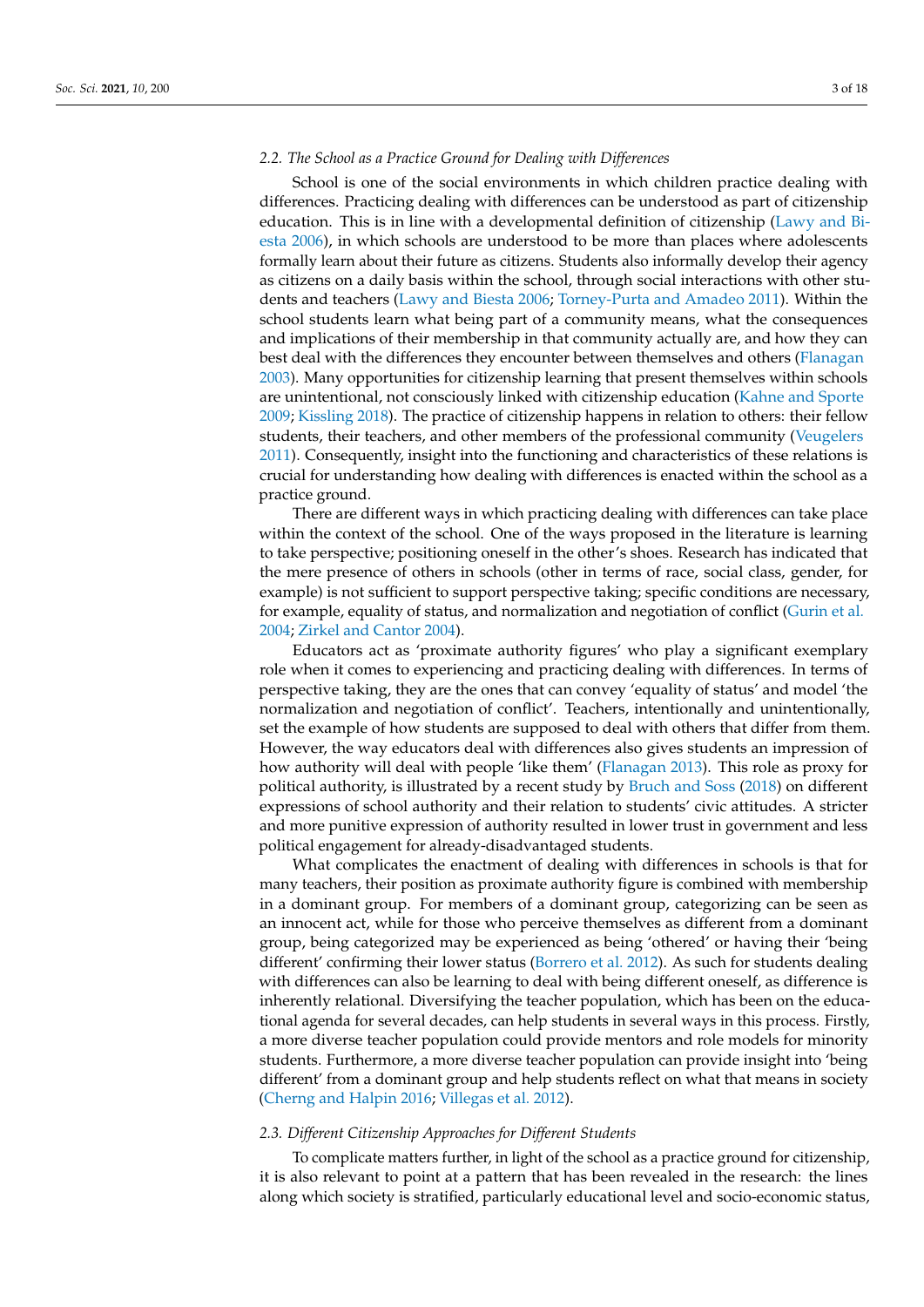are mirrored in how citizenship education itself is interpreted for different groups (see, e.g., [Nieuwelink et al.](#page-17-16) [2019;](#page-17-16) [Ten Dam and Volman](#page-17-17) [2003\)](#page-17-17). Research has shown that not all students have equal access to citizenship learning opportunities. A different type of citizenship may be promoted in the classroom, depending on the educational level of the students. For example, within pre-vocational education, adaptation was found to be the main theme, while pre-university students were more often offered a critical perspective [\(Ten Dam and Volman](#page-17-17) [2003\)](#page-17-17). In line with that finding, a recent study showed that pre-vocational students are given fewer opportunities to practice their citizenship in terms of taking part in discussions or debates [\(Nieuwelink et al.](#page-17-16) [2019\)](#page-17-16). Yet another study showed that educators in lower socio-economic status school communities had a more local understanding of citizenship, whereas in a school community with a higher socio-economic status, an international or global perspective on citizenship was more common [\(Goren and](#page-16-12) [Yemini](#page-16-12) [2017;](#page-16-12) [Sincer et al.](#page-17-18) [2019;](#page-17-18) [Wood](#page-17-19) [2015\)](#page-17-19). Finally, [Kahne and Middaugh](#page-16-13) [\(2008\)](#page-16-13) used the concept of the 'civic opportunity gap' as a way to convey that different students have different opportunities to develop their citizenship competences. Their study, analyzing a Californian sample (2737 students) from the IEA civic education study, showed that academically successful, white and higher socioeconomic status students were presented with more classroom-based civic learning opportunities. As such, while learning to deal with difference in a socially just way is an important goal of citizenship education, research indicates that the way citizenship education itself is enacted in schools often reproduces societies' inequalities.

#### *2.4. The Present Study*

Our conceptual framework tries to elucidate the complex socializing processes that underly dealing with differences. The school environment, as one of the arenas where these processes take place, provides different opportunities besides curricular content for students to learn how to deal with differences: on the one hand through the opportunities to practice dealing with differences themselves and on the other hand through the modelling of their teachers, as authority figures. When we combine both these aspects, the question remains: how is the practice of dealing with differences enacted in schools as practice grounds for citizenship?

To answer this research question, an exploratory multiple case study was conducted [\(Yin](#page-18-1) [2003\)](#page-18-1). This approach allowed us to compare schools and to gain an in-depth understanding of how schools differ in their teachers' practices related to dealing with differences and students' experiences with dealing with difference.

#### *2.5. Dutch Context*

The study was conducted in four Dutch secondary schools. Schools in the Netherlands have a statutory obligation to promote citizenship, yet schools have a great deal of freedom in fulfilling this obligation [\(Bron and Thijs](#page-16-14) [2011\)](#page-16-14). What citizenship implies in this context is very broadly defined in terms of 'promoting active citizenship and social integration' and 'learning to participate in a pluriform democratic society' [\(Dutch Foundation for](#page-16-15) [Curriculum Development\[Stichting Leerplan Ontwikkeling\]](#page-16-15) [2018\)](#page-16-15). This combination of statutory obligation and school autonomy has led to wide variation in school policies and educational practices concerning citizenship education [\(Dijkstra et al.](#page-16-16) [2020\)](#page-16-16). In more general terms 'learning to deal with differences' is one of the fifty-eight central aims of secondary education. It is conceptualized in terms of different 'worldviews' and 'lifestyles' and understanding the importance for society to learn to deal 'respectfully with diversity'.<sup>1</sup>

#### **3. Methods**

#### *3.1. Sample*

For this study, we selected four schools that differed in terms of student population, tracks offered by the schools, the school's vision (mainstream versus specific pedagogical philosophies), degree of urbanization in the school's location (urban versus rural), and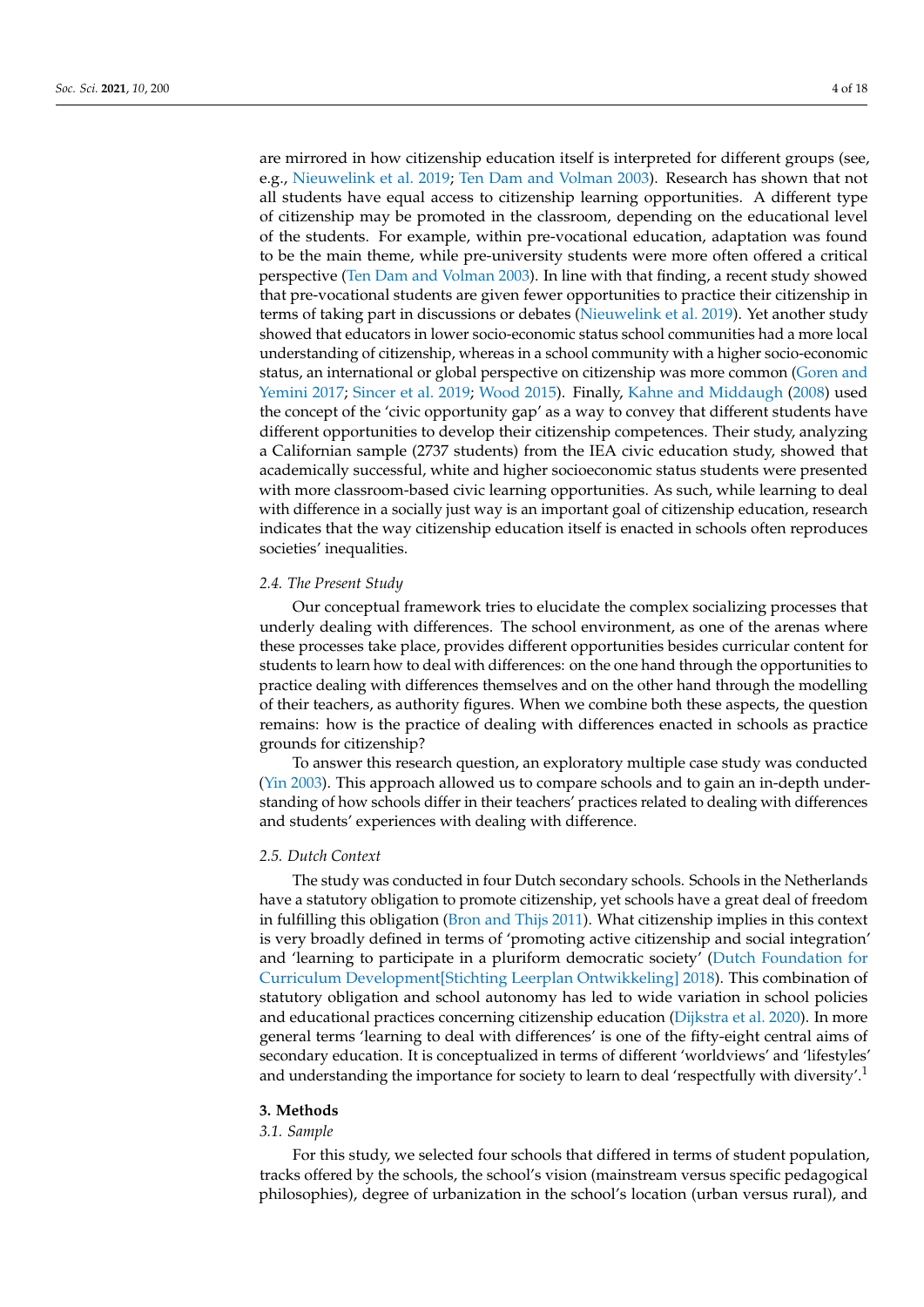school size (small versus large). This maximum variation sampling [\(Maxwell](#page-17-20) [2004\)](#page-17-20) was intended to allow for large variation in practices related to dealing with differences. The selection of schools with different track combinations (one versus several tracks) led to variations in academic and sociocultural characteristics and the status of student groups, due to the considerable differences in tracks. All four schools offered pre-vocational education, while two of them also offered pre-university education, allowing us to compare how the schools approached the issue of the handling of the related differences (Table [1\)](#page-5-0).

<span id="page-5-0"></span>

| Cases                              | Location | Student Population <sup>2</sup> | $\text{Tracks}^3$                                             |
|------------------------------------|----------|---------------------------------|---------------------------------------------------------------|
| Waldorf<br>(School 1)              | Urban    | 800 (approx. 90% native Dutch)  | Pre-vocational (theory) to<br>pre-university (3 tracks)       |
| Rural (School 2)<br>Urban          | Rural    | 300 (approx. 95% native Dutch)  | Pre-vocational (job-oriented) (1 track)                       |
| Pre-Vocational<br>(School 3)       | Urban    | 300 (approx. 5% native Dutch)   | Pre-vocational (theory) (1 track)                             |
| Mixed Urban<br>Urban<br>(School 4) |          | 1600 (approx. 30% native Dutch) | Pre-vocational (job-oriented) to<br>pre-university (4 tracks) |
|                                    |          |                                 |                                                               |

| <b>Table 1.</b> Overview of the cases. |  |  |  |  |
|----------------------------------------|--|--|--|--|
|----------------------------------------|--|--|--|--|

### *3.2. Data Collection*

Data collection took place from September 2014 until February 2015, and included a combination of different data sources: document analysis, observations, and semistructured interviews. A total of 24 interviews (with 16 staff members and 24 students) were conducted by two interviewers, one of whom was the first author. More specifically, two semi-structured interviews were conducted with each school principal, or the team leader who assumed the role of principal  $(n = 4)$ . Additionally, one interview was conducted with the building service workers ( $n = 4$ ), civics teachers ( $n = 4$ ), and mentors ( $n = 4$ ), as well as one focus group session with six pre-vocational students per school (14- to 15-yearolds; *n* = 24). These students were selected by their mentors, based on our instruction of choosing students that represented the diversity present in the classroom. The mentors we interviewed were the mentors of the students we included, all were responsible for one class of students and all of them were also teachers in the school.

To prepare the interviews, we analyzed the school plan, focusing specifically on information related to citizenship education in general and about dealing with differences in particular. Additionally, we spent a full day in the school and conducted an initial exploratory interview with the school leader. We observed the course of events during breaks and attended at least one class were all students from the focus group were present, as well as being there at the start and end of the school day. We used all of these observations as input for our interviews, but did not include the observations themselves in the data analysis. The interviews with the teachers and building service workers, as well as the first interviews with the school principals, had the following structure: we started with some introductory questions regarding the school vision and practices related to citizenship education and the functioning of the school as community. Next, and in line with the conceptual framework, we focused on understanding how differences were dealt with within the school. More specifically, questions concerned the participants' vision with regard to differences (e.g., In your school plan you mention the diversity of the student population: how would you define diversity?), practices related to differences (e.g., What differences between students are relevant in your practice as a teacher?), and perceived student experience with differences (e.g., Do you see clear groups in your student population? Along what lines do groups exist?). We included the building service workers to gain an inside perspective on the functioning of the school beyond what happened inside the classrooms. In these interviews we did not focus on citizenship education, but we did touch upon all the other themes. The second interview with the principals was usually the last interview in the school which we used to clarify and ask for additional information.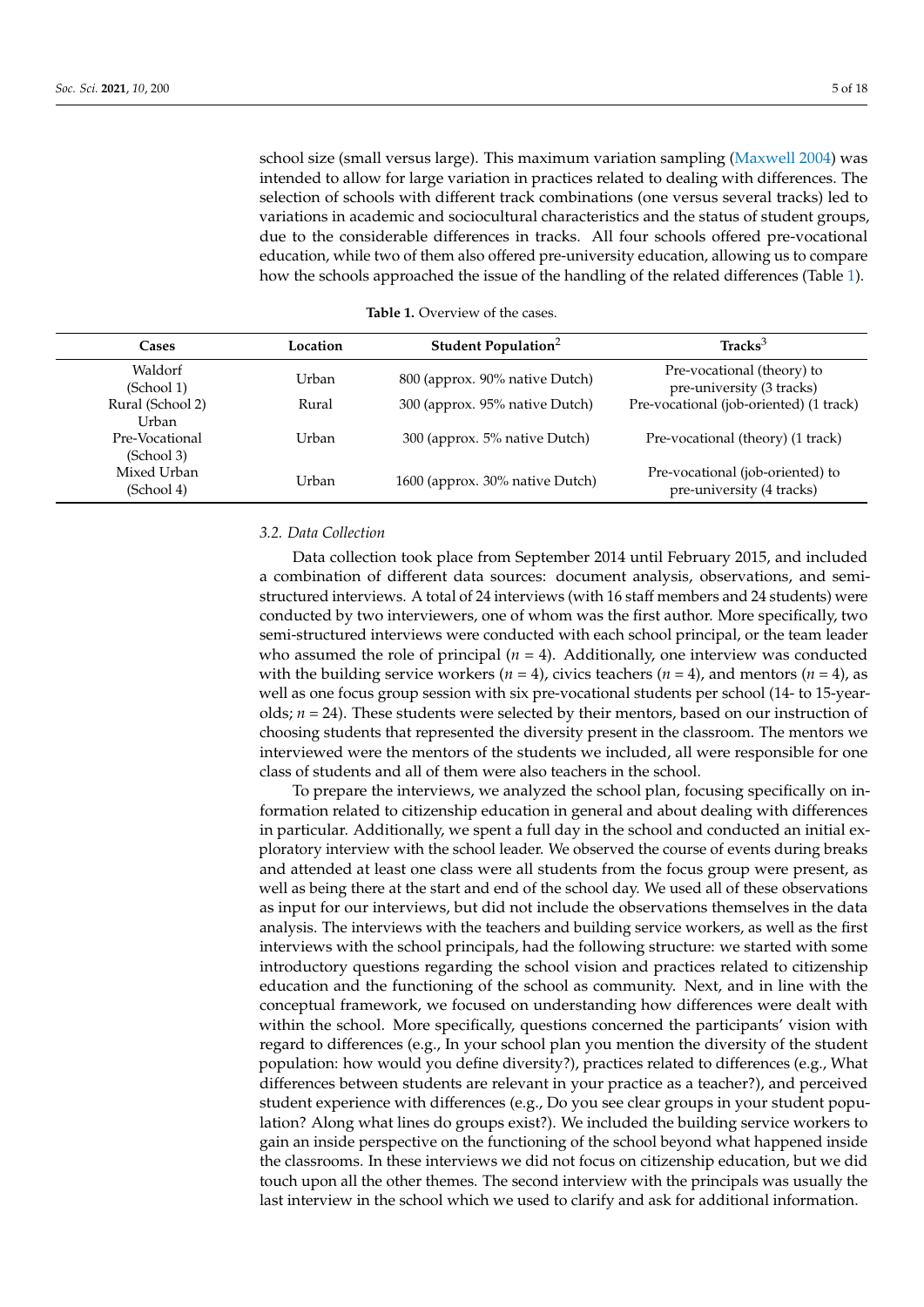Students were interviewed during a focus group session. The focus group session started with an open-ended conversation regarding the relations between students at the school and how differences were addressed by teachers (15 min). Next, we presented three short films to the students ( $\approx$ 2 min each) on groups within the student population, bullying and student teacher relations to further open up conversations about dealing with differences at school. After the first film, we asked for example: Are there groups in the student population? How do you experience these groups? What are characteristics of these groups?

Thus, in the interviews with different members of the school community, both practices and student experiences were addressed; however, the emphasis differed between the structured interviews and the focus group sessions. Through the interviews and focus groups we tried to reconstruct as complete as possible an image of how actors within the school experience and practice dealing with differences.

#### *3.3. Data Analysis*

All interviews were audio-taped, transcribed verbatim, and interpretatively coded [\(Miles and Huberman](#page-17-21) [1994\)](#page-17-21). The data analysis was performed through an iterative process of reading and re-reading of the data, by selecting and coding (data reduction), and by displaying the data in within-case and cross-case matrices [\(Miles and Huberman](#page-17-21) [1994\)](#page-17-21). For the coding (in Atlas.ti), we used both 'a priori' and 'in vivo' codes [\(Bogdan and Biklen](#page-16-17) [1997\)](#page-16-17). The 'a priori' codes were inspired by our conceptual framework and the 'in vivo' codes were inductive, data-driven codes that arose during analysis, either as a new main code or as a specification of a priori codes in subcodes (see Table [2\)](#page-6-0). The coding and selection of quotes was carried out by the first author. The second and third author provided feedback on the coding and interpretation of the selected quotes.

<span id="page-6-0"></span>

| Codes                                             | Definition                                                                     | Subcodes                                               |  |
|---------------------------------------------------|--------------------------------------------------------------------------------|--------------------------------------------------------|--|
| Type of difference                                |                                                                                | Religion                                               |  |
|                                                   |                                                                                | Gender                                                 |  |
|                                                   |                                                                                | Cognitive                                              |  |
|                                                   | Statements referring to different<br>categories of differences                 | Cultural background                                    |  |
|                                                   |                                                                                | Mother tongue (native Dutch/other)                     |  |
|                                                   |                                                                                | Parents' Socio-Economic Status                         |  |
|                                                   |                                                                                | Socio-emotional development                            |  |
|                                                   |                                                                                | Hometown                                               |  |
| Evaluation of difference                          | Statements describing difference as being                                      | Difference_positive (as an asset)                      |  |
|                                                   | something positive/negative/irrelevant                                         | Difference_negative (as a problem)                     |  |
|                                                   |                                                                                | Difference_blind (as irrelevant)                       |  |
| Source of difference                              | Statements concerning the context and                                          | Within School-student/student or teacher/student       |  |
|                                                   | relation in which difference is understood                                     | Outside school—local or national                       |  |
| School policy for dealing<br>with differences     | Statements describing school policy and                                        | Differentiation (early tracking)                       |  |
|                                                   | practices related to dealing with                                              | Diversifying teacher population                        |  |
|                                                   | differences                                                                    | Diversity in classroom composition                     |  |
| Teacher practices for dealing<br>with differences | Statements describing teacher practices<br>related to dealing with differences | Discussing being different in the class                |  |
|                                                   |                                                                                | Teacher as role model/example                          |  |
|                                                   |                                                                                | Teacher as representing authority                      |  |
|                                                   |                                                                                | Essentializing language                                |  |
|                                                   |                                                                                | Difference understood in a hierarchical way            |  |
|                                                   |                                                                                | Difference understood as an individual characteristic  |  |
|                                                   |                                                                                | Difference understood as a relational characteristic   |  |
| Goal of practices/policies                        |                                                                                | Interpersonal (as opportunity for students to learn    |  |
|                                                   | Statements describing the goal of                                              | from each other)                                       |  |
|                                                   | practices related to dealing with                                              | Intrapersonal (as opportunity to learn for the student |  |
|                                                   | difference                                                                     | who is 'different')                                    |  |
|                                                   |                                                                                | Citizenship (as an opportunity for citizenship         |  |
|                                                   |                                                                                | learning)                                              |  |

**Table 2.** Coding scheme.<sup>4</sup>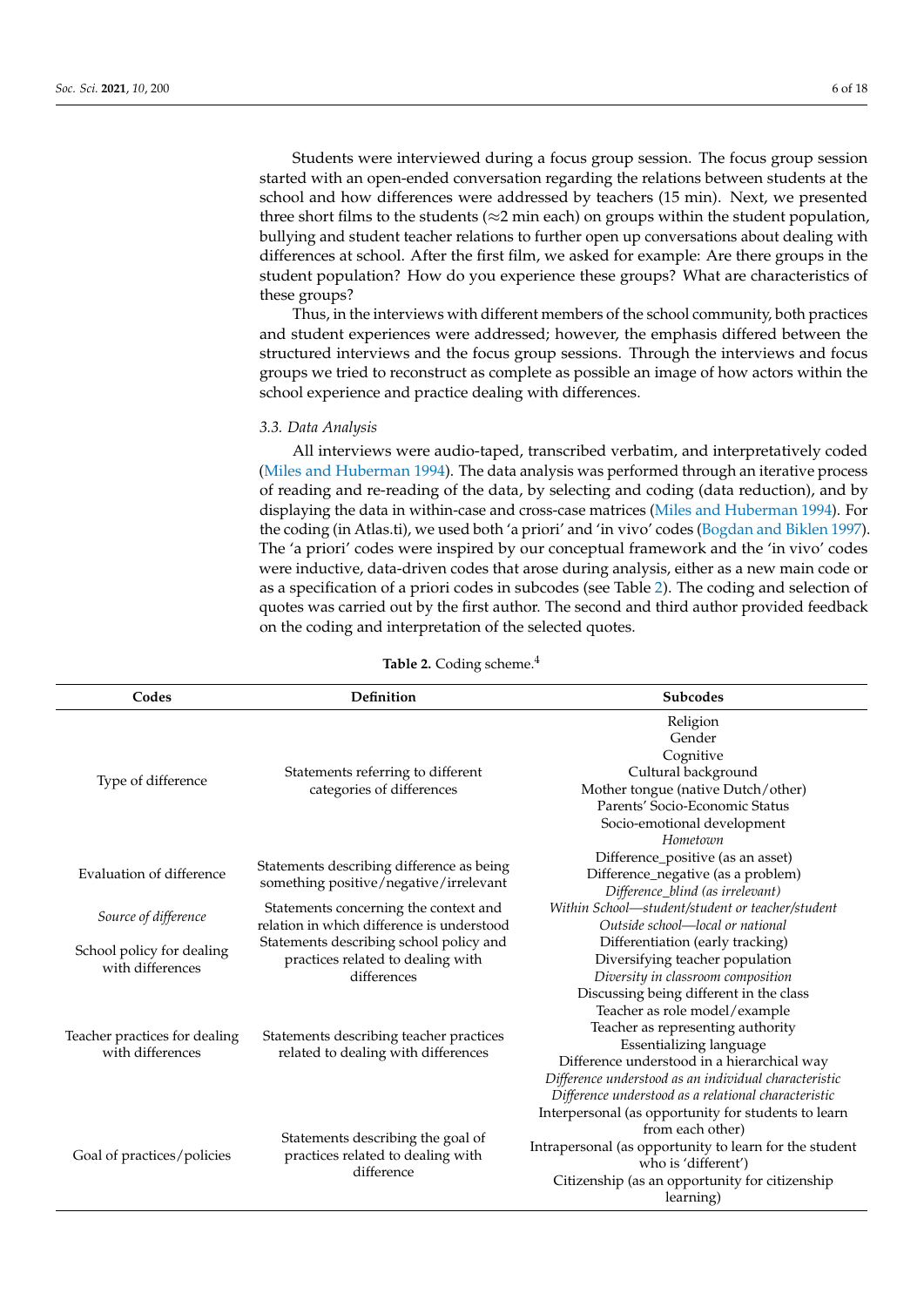The second step of the data analysis consisted of two phases. In the first phase—the within-case analysis—the individual school was taken as our unit of analysis. Transcript fragments with the same codes were grouped and categorized. This resulted in an individual, structured case report for each school, encompassing all of the results of the analysis as well as illustrative interview fragments. The structured case reports described school policy and teacher practices related to dealing with differences as well as the way in which dealing with difference was understood in connection to citizenship education in each school. The structural analogy across the different case reports enabled us to organize the data in a more manageable form, and facilitated comparisons between schools in the second phase. In this phase—the cross-case analysis—we looked for systematic differences, similarities, patterns and processes across the four schools. By comparing the different schools four main themes emerged that were relevant across all four schools: difference as an individual characteristic, the difference between teachers and students, a school internal understanding of difference and a focus on ethnic and cultural diversity in light of citizenship education.

Participation in the study was entirely voluntary. During data collection, the participants were given information about the procedure of data collection and analysis. We explained why we recorded the interviews as well as what would happen with the data (i.e., recording, transcribing, and publishing). At each data collection occasion, we asked them if they had any questions and reminded them that they were free to withdraw at any given point (which none of the participants did). In the process of data collection and data analysis, confidentiality and anonymity were guaranteed. The interview data were anonymized and the results of this study were reported without compromising the identities of the respondents.

## **4. Results**

Our results show that the way in which most differences were addressed in the schools limited students' citizenship learning opportunities, although schools differed in the extent to which this happened. Four underlying themes emerged from our analysis. First, differences between students were mainly understood in terms of individual characteristics. Second, the differences between teachers and students were rarely understood to be relevant in terms of students' citizenship learning. Third, the characteristics of the school's student population were taken as a reference point for differences. There was little reflection on how being different from others in society outside of the school might be relevant in terms of citizenship learning. Finally, at all schools, ethnic and cultural differences between students were the only differences that were consciously considered as relevant for practicing dealing with differences as part of citizenship learning, yet the understanding of these types of differences was superficial at all schools.

#### *4.1. Differences as Individual Characteristics*

Students differed in many ways from each other, for example, in terms of educational level, gender, socio-economic background, and socio-emotional development. These differences were mostly addressed by teachers in an individualized way; educational level, background and so forth were understood as individual characteristics, and in some cases as an obstacle for individual students that teachers could possibly help them overcome.

Regarding differences in educational level, early tracking separated students from the start of their secondary school careers. School 1 was an example of that early separation; students were assigned to different tracks in their first year and thus to different classrooms. Although early tracking is foremost a system feature in the Netherlands, in the first two or three years of secondary school (depending on the tracks), mixing of students is possible. School 1 used to mix students from different tracks, but for several reasons the principal decided to switch to separating students along educational tracks from the very beginning.

Both Schools 2 and 3 served only pre-vocational students. However, these students did differ in other ways, for example, in terms of gender. Gender was an interesting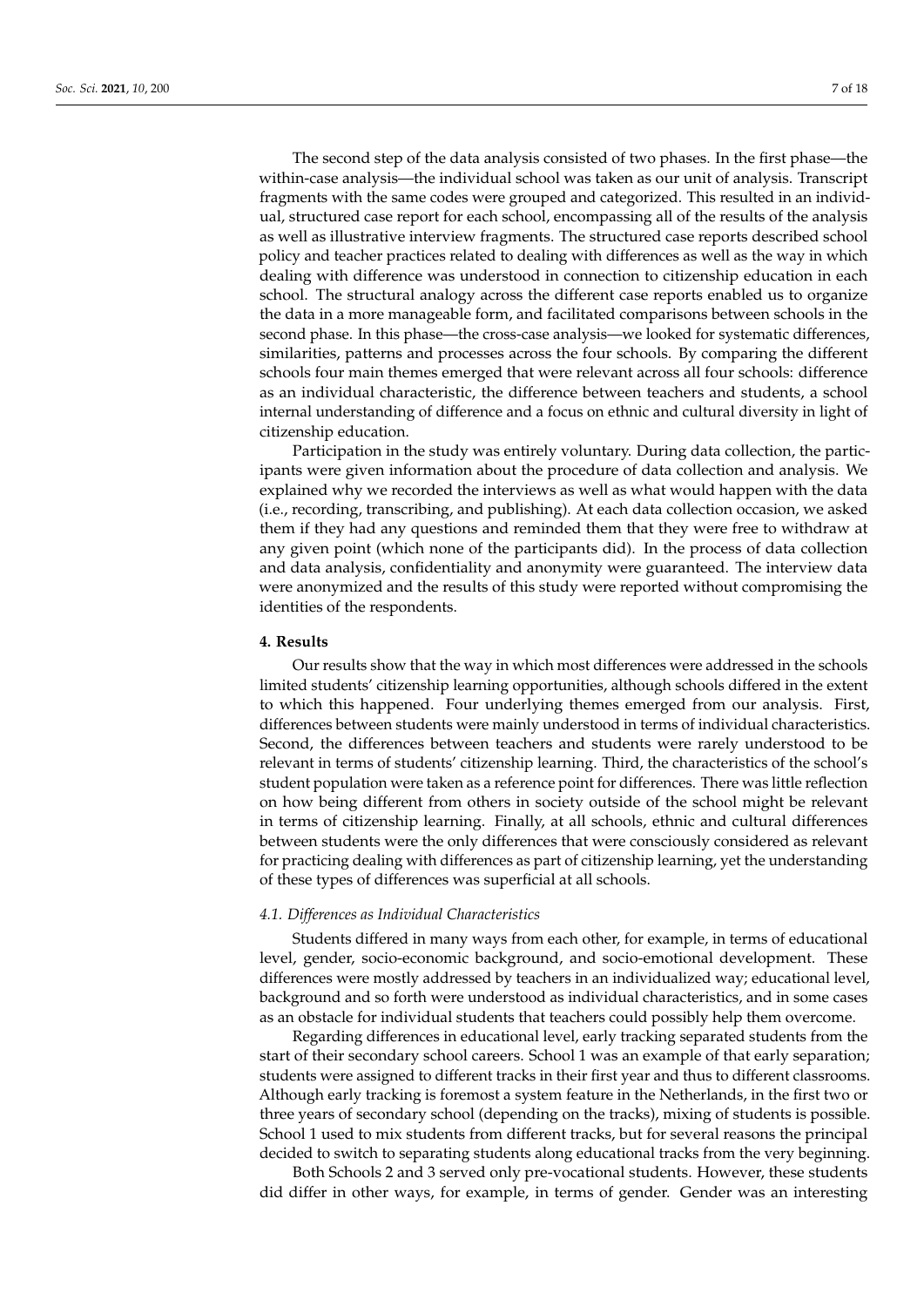characteristic at School 2, which is pre-vocational, because the preparation for a specific field provided the basis for different classes, and these fields are very gendered. More specifically, after the first two years of secondary school there was an all-boys class for technical jobs and an all-girls class for care-related jobs. This resulted in limited interaction between these groups. As students were separated along the lines of their different characteristics, interactions and possibilities for learning from each other and directly experiencing a different perspective were limited.

School 4 was an exception; at this school, differences between students was a key theme, was defined in a very broad sense, and was characterized by a relational approach: "Therefore, learning about differences is not only learning about cognitive differences but also about different capabilities, different cultures, gender, ethnicity, religion, language" (principal, School 4). At this school, students across different educational levels shared classrooms as long as possible, tracking was delayed, which is quite uncommon in the Netherlands, and the population itself was mixed in terms of origin, SES, cultural background, gender, and religion. The presence of diverse others was the norm, and classes were explicitly put together in a way that would ensure a diverse population as possible in each classroom in terms of student background and characteristics. Learning to deal with differences was understood to happen automatically when students encountered differences. Besides the diverse classrooms, other conditions for perspective-taking were present. Classroom practices aimed at dealing with differences mostly concerned creating an open climate, for example, by starting and ending each class in a circle to share: "In the circle we are all equal, there is no one to hide behind", as one of the teachers put it. This open climate was used not only for contact, but also to solve conflicts, as one of the mentors explained. Differences in educational level were also sometimes used within the classroom. One of the teachers remarked that it was a wonderful exercise for pre-university level students to explain a subject to a pre-vocational level student, as according to him, "it helps them to really understand the material". As illustrated by this quote, School 4 was the only school in which differences between students were understood as an explicit asset in their relationships.

At the same time, at three (Schools 1, 2 and 4) of the four schools, teachers reflected on the quality of their care for individual students' needs in terms of socio-emotional wellbeing. For example, at School 2 the principal took pride in the school for having a well-developed system of mentors and care coordinators to support individual students in their specific needs related to their socio-emotional development. Additionally, at School 1, the principal described the continual process of trying to figure out the different needs of individual students and how they could best be supported as part of the process of "becoming who you are".

When differences between students are only understood in terms of how best to meet the individual needs that might be associated with those differences, the consequence for the school as a practice ground is that students are not invited to actively practice dealing with differences themselves. They are treated in a way that addresses their individual way of 'being different' but they are rarely invited to deal with differences between themselves and others, and to reflect on the meaning and impact of differing from each other. At all schools a myriad of opportunities to practice dealing with differences, for example through the experience of different perspectives, thus remained underused.

#### *4.2. Different from Your Teacher*

Students did not just differ from each other; in general, they also shared few characteristics with their teachers. This was especially true in pre-vocational classrooms, where teachers all completed a higher education program, something the majority of their students probably never will do. Teachers in our sample were also predominantly white. At School 1 (the Waldorf school), however, students and teachers were similar on many counts: in background, in ideology, and in socio-economic status. In general, the teacher population was hardly ever understood as a significant part of the school population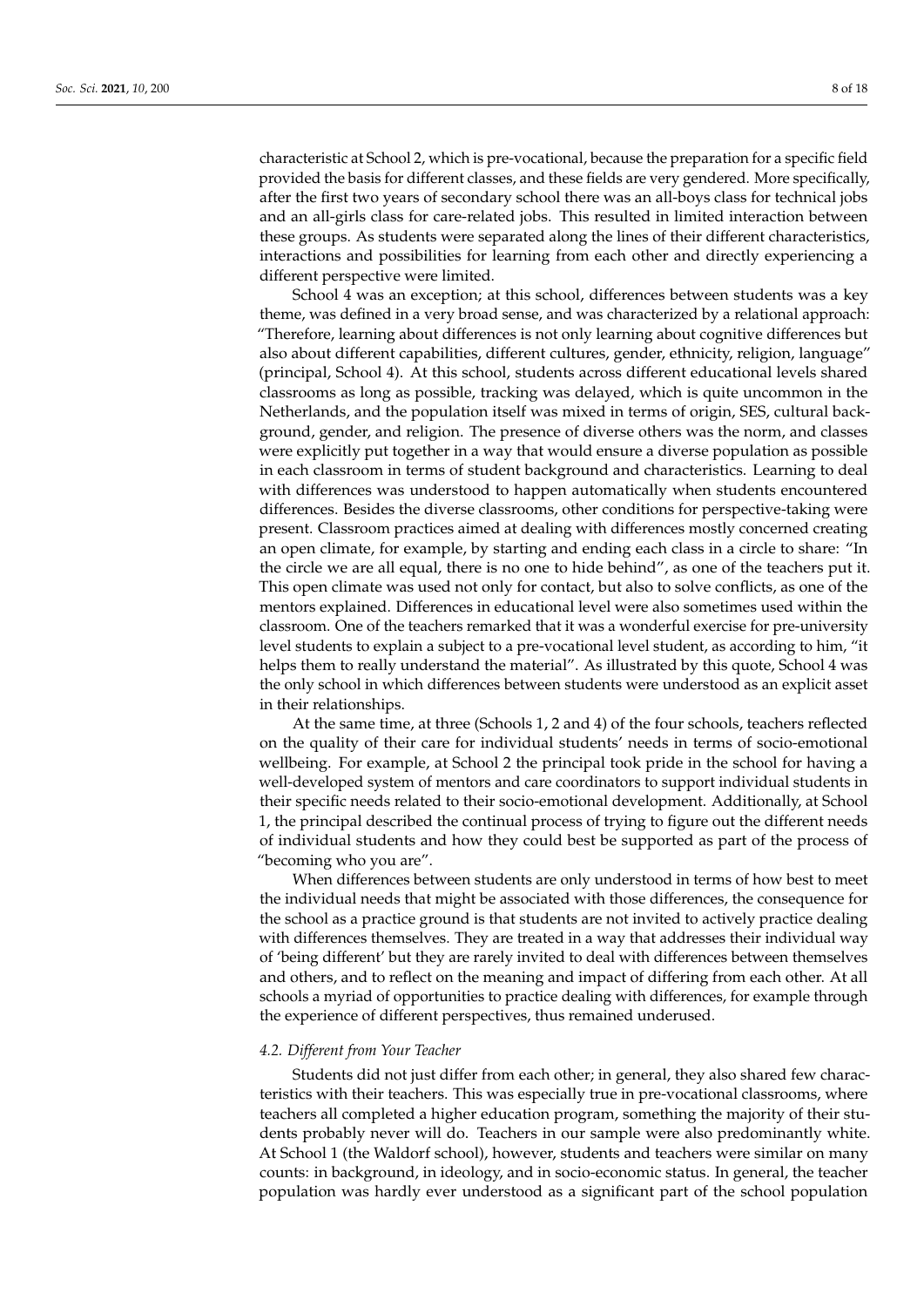when differences were reflected upon, and consequently the differences between teachers and students were ignored as an opportunity for reflection and citizenship learning for students.

At School 3, however, the analysis showed that diversity in the teacher population was considered important; the ambition was to have a teacher population that reflected the surrounding environment within which the school was located.

*That is a considered choice [to have a diverse teacher population], also in view of our environment. But now it is no longer a considered choice, it is more the normal state of affairs. Because half of this city, 50-50 obviously, consists of* . . . *and it would, of course, be idiotic if in a big city in which there are different cultures, and this is true for the Netherlands as a whole, that all your teachers are still native Dutch only*. (team leader, School 3)

However, even at this school, beyond aiming at a diverse teacher population, there was no vision as to what this diversity should lead to, or what practices within the school should contribute to bringing about the desired effect. However, there seemed to be the implicit idea at this school that teachers can act as role models. Additionally, indeed, at all schools, students looked for similarities with their teachers. The teachers who were understood to be part of their in-group were treated differently by students. At School 3, one of the teachers, who wore a headscarf, talked about being confided in by students looking for advice on how to interpret some of the religious laws. At School 4, the building service worker described a similar dynamic as he explained that after students realized that he had a Surinamese background (which was not obvious at first sight), this helped him to interact with many of them in a friendly and interested manner.

Additionally, while similarities between members of the professional community seemed to be an invitation to connect, differences seemed to invite the exact opposite. For example, at School 3, a teacher who differed from most of her students in terms of ethnic background and educational level talked about how shocked she was by the level of mistrust the students had in her intentions, accusing her of "wanting them to fail".

That effect of detecting differences seemed to work both ways. Differences between teachers and students were seldom used as an invitation to collective reflection. For example, one of the civics teachers (School 4) shared his frustration regarding the garbage on the streets after a bike ride through the neighborhood where most students live, and remarked: "Additionally, then one must reach the conclusion that not everyone has the same intrinsic motivation for citizenship as you and I". In terms of citizenship learning, this illustrates the perceived difference in starting point between teacher and student, but it did not invite the teacher to use this observation to reflect on it together with his students: is this about motivation? What do the students think? What could be reason for the trash on the streets? The same teacher talked about having to lower his expectations with some of his students, and learning to accept that when a student has two or more homes the chances are a bit better for things to become lost. This observation resulted in a changed, more tolerant attitude towards students, but did not actively include the students, for example, through a discussion on the broader implications of divorce or the effects of multiple caregivers on children.

In terms of the school as a practice ground, this illustrated the importance of teacher reflexivity on their position in relation to their students as well as to the dominant group. This is a complex skill that most of them probably were not trained for as part as their teacher education. Besides the difference in position within the school, possibly the fact that teachers are representatives of the dominant group plays a role here: they may have unconsciously considered themselves 'the norm' and their students as 'different'. However, teachers' lack of reflection on their position diminished the opportunity for students to learn about the significance of hierarchies of groups in society, as well as about their own relative position and its implication. At the same time, it became clear that the students experienced relationships with their teachers, both positively and negatively, as relevant and as having an influence on their learning to deal with differences.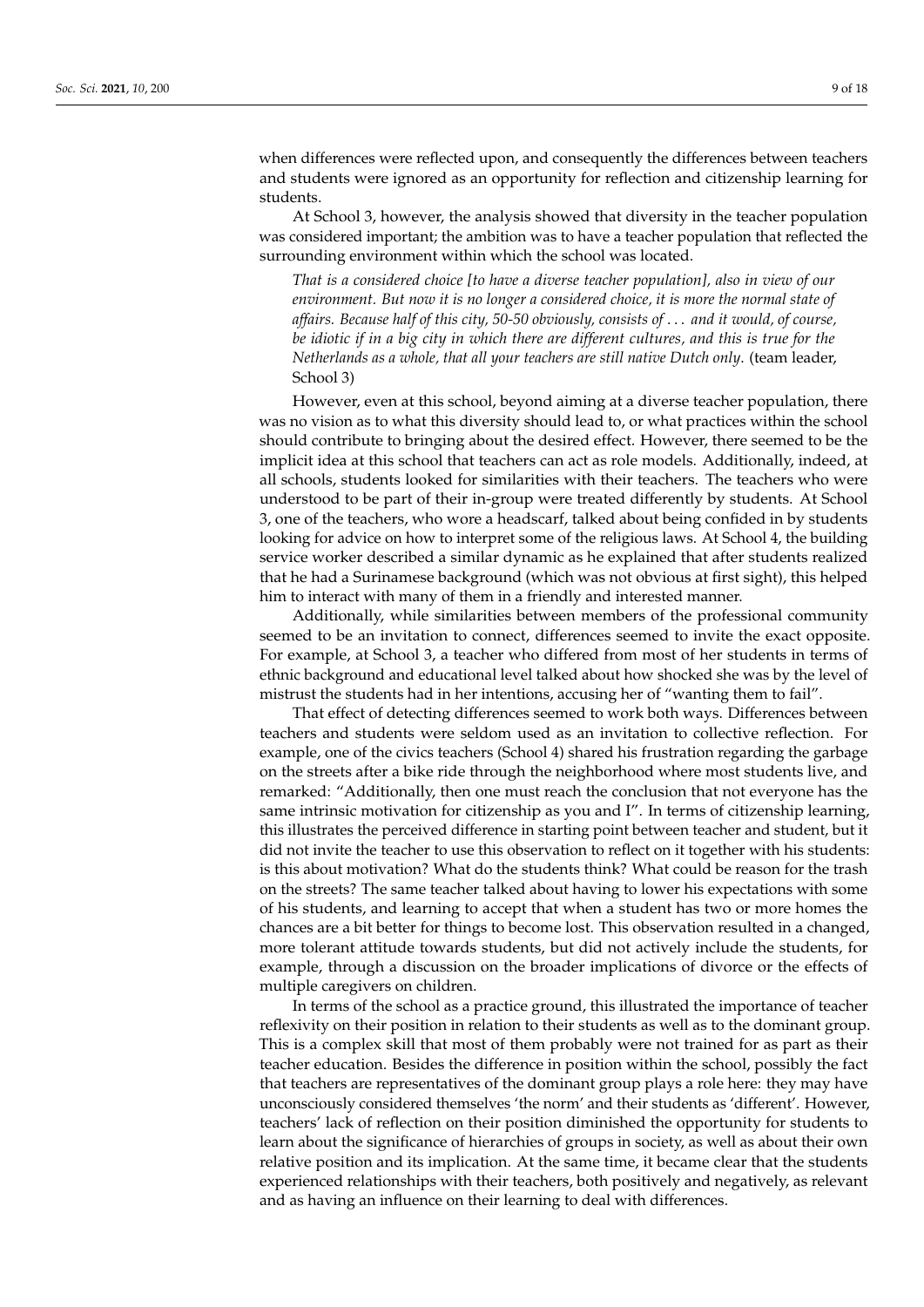#### *4.3. Being Different: Within and Outside of the School*

Learning to deal with differences is also learning to deal with being different. The student population within the school seemed to serve as the only reference point for difference. We rarely encountered a broader reflection on what being part of the specific population the school serves implies in the context of the broader society.

At School 2, 'the city' was far away, not only geographically. "These students do not move far beyond the tractor", the civics teacher remarked. He was very focused on giving the students pride in their local identity, for example, by sometimes using the local dialect. Other teachers seemed less occupied with the question of identity; they were more concerned with the students obtaining their diplomas and keeping the students in school. Citizenship at this school was understood in a local sense: "Contributing to the local community" and "Making the world around you a bit better" (civics teacher 1, School 2).

The other civics teacher the rural school, School 2, explicitly aimed at making these students' world larger: "They must understand that the world is bigger than their small village" (team leader and civics teacher, School 2). This example illustrates the complexity of finding 'the right way' to deal with the perceived distance between the student population and the dominant group. At this school, two teachers used different approaches: the first civics teacher stimulated local pride, strengthening the sense of community within the school, while the other civics teacher tried to move beyond the local, trying to make the 'normal' a bit less narrow by encouraging students to take a broader perspective.

At School 3, there was the same tendency to using the students' background as a reference point for what is 'normal'. Teachers dealt with the fact that many of their students differed from the dominant group in a similar fashion: they connected this 'being different' to characteristics of the local community. Most of the students had an Islamic background; at this school, that was just "normal". This is illustrated by the fact that the school emptied out during Islamic holidays and teachers did something fun with the few non-Islamic students. Citizenship was also understood in a local way at this school; the national level was explicitly reduced to that of the city where the school was situated: "When we are talking about the Netherlands, we are actually mainly referring to [city]" (school leader, School 3). In terms of the school as a practice ground, this implied that students mostly practiced for the world they already know, a world that is nearby.

School 1, the Waldorf school, illustrated the costs, in terms of citizenship learning opportunities related to dealing with differences, of a school community where ideological characteristics are shared by students and teachers. Despite having a completely different population than the other three schools, it illustrated the presence of the implicit reference category of the dominant group in a different way. Furthermore, what was different about the population at this school was that it did not reflect the diversity of the urban context it was located within, whereas the other three schools mirrored characteristics of the members of the surrounding community. At this school, the perceived connection of the school community to the dominant, white, group was frowned upon. Throughout the professional community frustration was expressed at being reduced to working at a 'white school', a term used in the Netherlands to describe a school that has a predominantly native Dutch population. The association diminished the importance of what they themselves understood to be their shared identity; for them it was the ideology they shared, not their skin color. The consequence of the exclusive character of the school, a relatively homogeneous population, was negatively discussed within the professional community, but there was little reflection on the possible role that the shared ideology could play in maintaining that exclusive character. However, students did consciously experience its 'othering' implications and did experience how the rules worked differently for people 'like them'.

*Student A: There was this boy (* . . . *), who has a foreign background, and who is not your stereotypical 'Waldorf' child but, like, he was a student here, and he was such a pain in his class, but when he did something it was regarded as ten times more serious than for someone else. If a real 'Waldorf' child did that, it was judged upon in a very mild way,*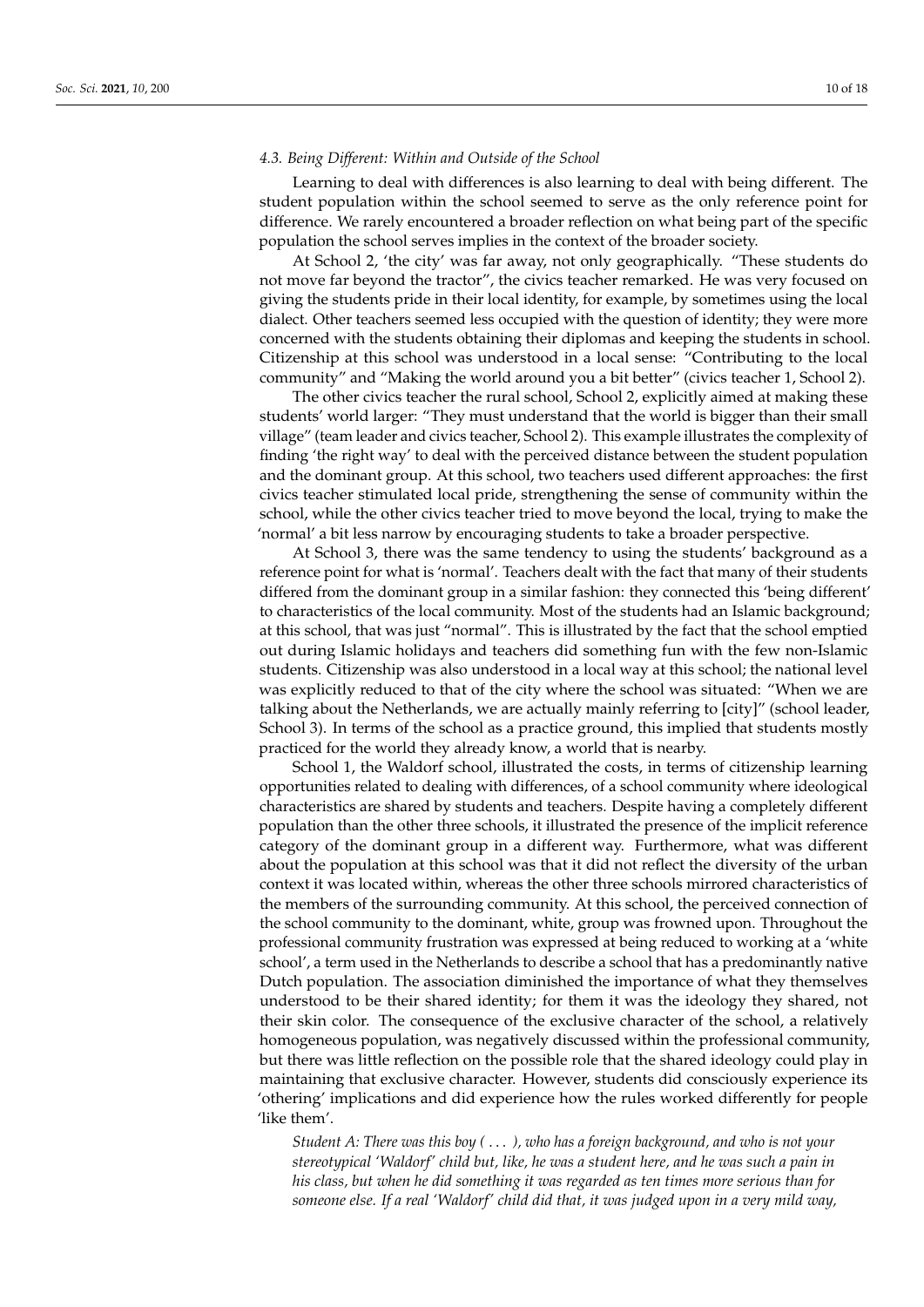*and if he did something like that, the reaction immediately was "If this goes on, you will be suspended". So, actually, I often think that if you are not completely what they want you to be, they may still, well, how shall I put it* . . .

*Student C: begin to hate you.*

*Student A: Yes, it may be that this school will start to hate you.*

(focus group students, School 1)

The openness of the within-school relations was cherished by teachers, and the distance from the outside world was accepted as part of the ambition to keep the shared ideological roots intact. The effect was comparable to that at Schools 2 and 3; the practice ground for citizenship remained narrow.

Teachers and school leaders at all three of these schools tended to use the characteristics of their student population as a reference point for difference, possibly as a means to make students feel included and connected to the school. What the examples illustrate is that to gain greater insight into how dealing with differences is enacted within schools, an important aspect to consider is the presence and effect of using the within-school student population as a reference point for what is 'normal'. While teachers might have focused on what was shared from the perspective of community, a relatively homogenous environment complicated learning to deal with differences. Despite the positive motivation behind it, this process limits the opportunities of students to practice dealing with differences and dealing with being different. It also limits the scope of their understanding of their relative position in the larger society, a missed opportunity in terms of citizenship learning. At School 4, the mere presence of a diverse student population and the fact that this diversity was understood and used as an asset created a different starting point for a shared norm. Here, diversity was normalized, instead of relative homogeneity.

#### *4.4. Diversity, Not Difference*

While principals and teachers ignored many types of difference as opportunities to practice dealing with differences, they all discussed and reflected upon ethnic and cultural differences, usually under the header of 'diversity'. This type of difference was also the only type of difference that was explicitly connected to citizenship education at all schools.

At School 1, the Waldorf school, ethnic and cultural diversity was almost entirely absent within the school population. The principal described the homogenizing effect of attending the school on an already homogenous population: "students seem to get more and more alike during their time here". There was a clear wish for increased diversity, but little reflection on how minority students could be made to feel welcome. To compensate for the lack of this type of diversity a 'World Day' was organized every year, where "people with different cultural backgrounds, for example Surinamese, Hindu and Indonesian" were invited to talk about 'their culture'. In terms of the school as a practice ground one might say that this confirms 'other' cultures as being far removed from the daily lives of students, and exoticized them rather than creating opportunities to practice taking a different perspective.

Citizenship education at this school was focused on 'becoming who you are'; supporting self-expression was the main goal, in this context. Meanwhile, "unworldly", disconnected to the reality of the 'real world', was what some students in the school called themselves:

*However, I do feel that there are few people from different backgrounds at our school, and people thus more easily shy away from other cultures and such. And that is not a good thing, in my opinion, because the whole world is a mix, like, and it is also good to get to know other cultures and not be afraid of them. (* . . . *) And later you are simply in the real world and there will be other cultures all around you and I do feel that you should learn about this, like, earlier.* (student, School 1)

While some students qualified their being 'unworldly' as somewhat problematic, they did not consider it their school's task to help them become more worldly. The principal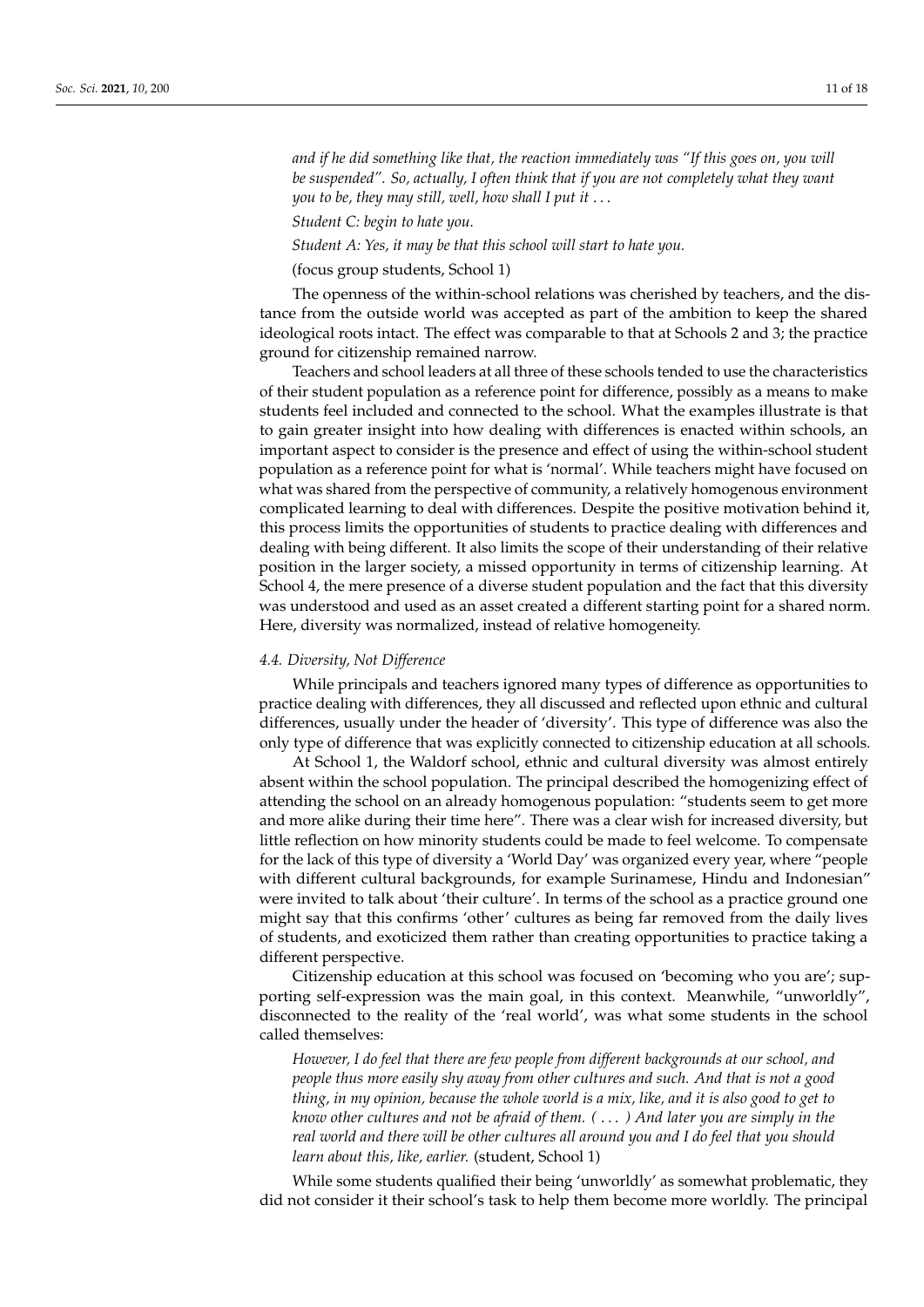realized that this inward look did contribute to the strong sense of community in the school. However, at the same time, it limited students' exposure to the outside world, which is different not only in its greater diversity, but also, for example, in having stricter rules.

At School 2, the rural school, ethnic and cultural diversity were also almost entirely absent within the school population, but the principal, who also taught civics, stressed that this type of diversity was nevertheless an important theme in the school, because students were often very stigmatizing when they talked about immigrants. The principal struggled with creating an awareness that the world is larger than the small villages the students come from, and also felt that the lack of ethnic and cultural diversity within the school was a limiting factor in terms of citizenship education. During his civics classes, he used the significance of the local community to help students reflect on the experience of refugees, by discussing what had happened in the area during World War II, when many of the ancestors of the students had to flee themselves. Even though the school population provided little opportunity to practice dealing with ethnic and cultural diversity, this was an attempt to at least nurture compassion and perspective-taking in light of encountering differences.

The two schools with a population that was not predominantly native Dutch dealt with this fact in very different ways. At School 4, ethnic and cultural diversity was celebrated, as an important cornerstone of the school's identity. Diversity was mostly approached as an opportunity to learn from each other, and the school's responsibility to be an emancipating institution was emphasized. However, at this school, teachers also categorized students by their ethnic or cultural background: "All the Surinamese kids . . . ", "These kids have music in them, they are so different from the Turkish and Moroccan kids . . . ". This way of speaking could reinforce essentialist notions of cultural identity and influenced what students learnt about being ethnically and culturally different from the native Dutch population. Students themselves said they appreciated the fact that their school was so diverse, because other kids could teach you about "their culture, for example what they eat", reflecting a superficial understanding of the implications of ethnic and cultural differences.

The student population at School 3 was rather homogeneous non-native Dutch, mainly of Moroccan and Turkish descent, and the great majority of students shared an Islamic background. In terms of the school as a practice ground for citizenship, there was a strong focus on adaptation and rule obedience; for example, speaking any other language than Dutch was strictly forbidden, even in the hallways. The fact that the majority of the students in this school belonged to a minority in society, ethnically different from the dominant group, was not reflected upon or used. One of the teachers noted that students from a minority group within the school, such as those with a Hindu or atheist background, were sometimes hesitant when she asked them to speak their mind on what they believe: "They are afraid the others will find them strange" (civics teacher, School 3).

Schools 3 and 4 illustrate that the mere presence of an ethnically diverse or minoritized student population did not automatically result in more nuanced reflection on what being different implies or what being part of a minority implies. However, at the two other schools with a more homogeneous native Dutch population, the assumption did seem to be that a more ethnically diverse population would lead to more nuanced reflection.

To conclude, at all schools, despite their differences in population, the understanding of ethnic and cultural differences, usually labelled as 'diversity', was quite superficial, mentioning only surface elements. This superficial understanding was visible in the schools' practices and student experiences. This was the case even at schools that had ethnically and culturally diverse populations. In terms of the school as a practice ground, despite the importance attached to this type of difference, students seemed to learn little about its complex implications.

#### **5. Discussion**

This study explored how the practice of dealing with differences is enacted in schools as practice grounds for citizenship. Our main finding is that the reflection on the enactment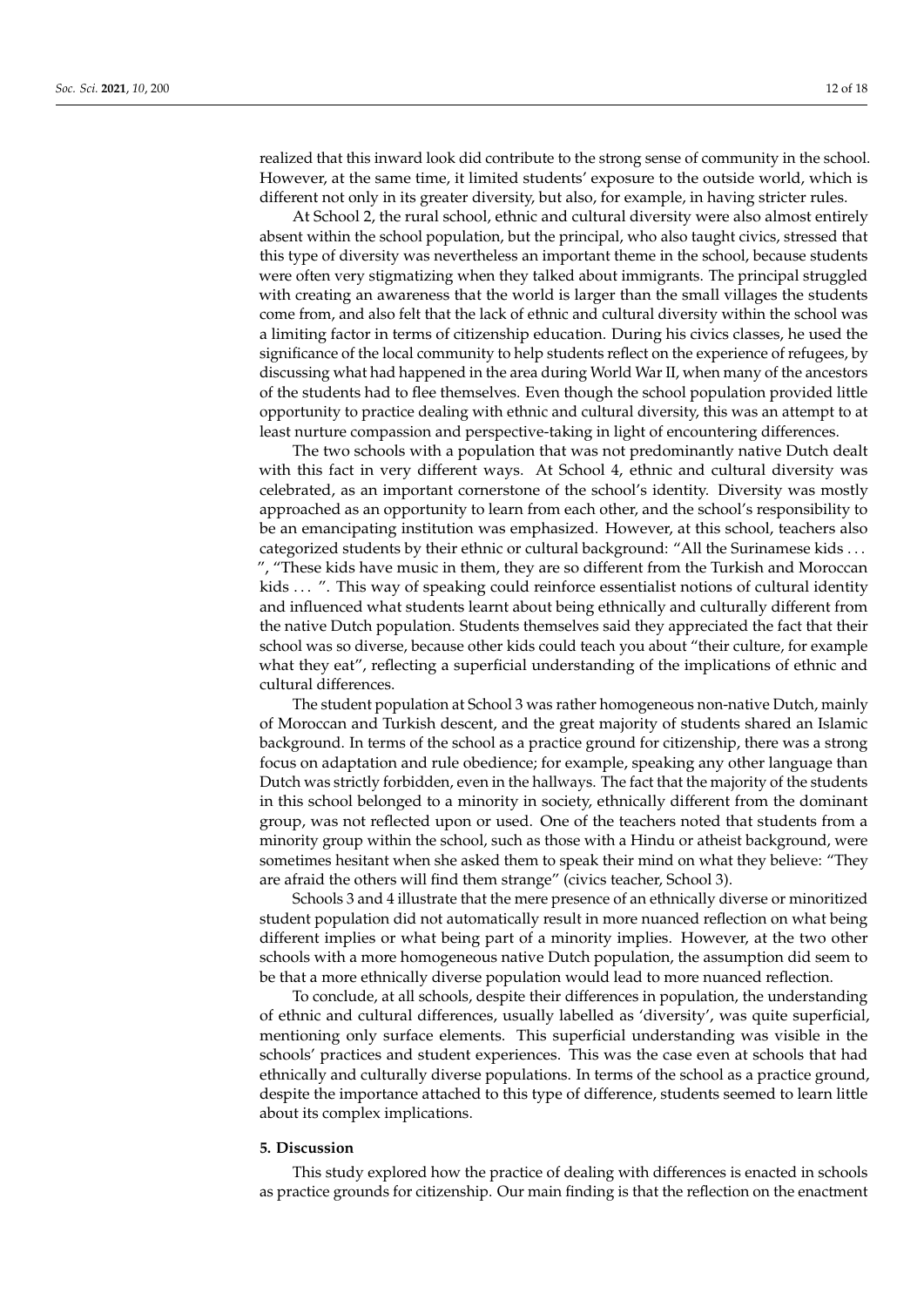of dealing with differences was limited in scope and depth within the schools that were studied. However, schools did differ in the extent to which and the way this happened. The differences between schools were related to four underlying themes.

The first theme specifically concerns the individual, instead of relational, understanding of difference. Differences between students were mainly understood in terms of individual characteristics. Differences were addressed in a way that focused on improving students' individual learning trajectories instead of being seen as an opportunity to practice dealing with differences in relation with other students. This is in line with what other authors have pointed out concerning citizenship education in general, where a lack of 'good citizenship' has also been framed in individual terms, as an individual characteristic and problem to be solved through education instead of as a contexualized and relational practice [\(Biesta and Lawy](#page-16-18) [2006\)](#page-16-18).

The second theme was the lack of reflection on the difference between students and teachers and, as a consequence, the missed opportunities to practice with dealing with these differences. Our study illustrated that the enactment of dealing with differences that supports citizenship learning opportunities for students asks for specific competencies of teachers. Teachers at all four schools showed little reflexivity on their own positionality as (predominantly) members of the white, native Dutch majority [\(Martin and Van](#page-17-22) [Gunten](#page-17-22) [2002\)](#page-17-22). As such, they did not make use of the opportunities to address the societal implications of differences and model possible alternatives and as such contribute to the citizenship learning of their students. Furthermore, while the few minority teachers showed interest in their role as possible role models, other teachers reflected hardly at all on their position as representing authority outside of their classrooms [\(Flanagan](#page-16-7) [2003\)](#page-16-7). Other research confirms that there is work to be done in this realm in terms of teacher training. To promote a more relational and contextualized understanding of difference in particular, [Goodman](#page-16-19) [\(2011\)](#page-16-19) proposes that the only way to do justice to difference is to move beyond 'accepting, appreciating and understanding cultural differences' (p. 3) and to seek social justice by addressing issues of 'privilege and power'(p. 4). To do this, teachers must be taught to reflect on their own position of power as a starting point to help their students in this complex process [\(Paul-Binyamin and Haj-Yehia](#page-17-23) [2019\)](#page-17-23). Additionally, a more inclusive approach to relevant differences instead of the narrow focus on ethnic and cultural difference could also contribute to better practices, as advantage and disadvantage, power and privilege, are at play in the context of many differences (e.g., differences in gender, ability, age and sexual identity; [Knowles and Clark](#page-17-24) [2018\)](#page-17-24).

Thirdly, defining difference was primarily done using the characteristics of the school's student population as a reference point. The broader societal context was hardly understood as a reference point for difference. As such, there was little reflection on how being different from others in society outside of the school might be relevant in terms of citizenship learning. The inward focus on the school and the corresponding sense of school community were (unconsciously) prioritized over the introduction of the outside world and its complex relation with difference [\(Sincer](#page-17-25) [2021\)](#page-17-25). As such, citizenship learning was primarily focused on a world that students already knew, a world nearby. It is clear that doing justice to diversity while supporting a sense of unity is a complicated task. As a solution, [Shields](#page-17-26) [\(2000\)](#page-17-26) proposed the notion of schools as 'communities of difference', in which both a sense of (school) community and the value of diversity are combined. This is an approach to community where what is shared is built upon reflection on how best to deal with differences, in all their nuances, within the school. This can be understood as an invitation to move beyond the narrow focus on ethnic and cultural differences and to embrace a broader understanding of relevant differences, including but not limited to educational level, gender identity, religious background, socio-economic status and socio-emotional development as possible differences that are relevant in students' daily lives in the larger society. In terms of the school as a practice ground for citizenship, this approach could enable an enactment of dealing with differences that supports a much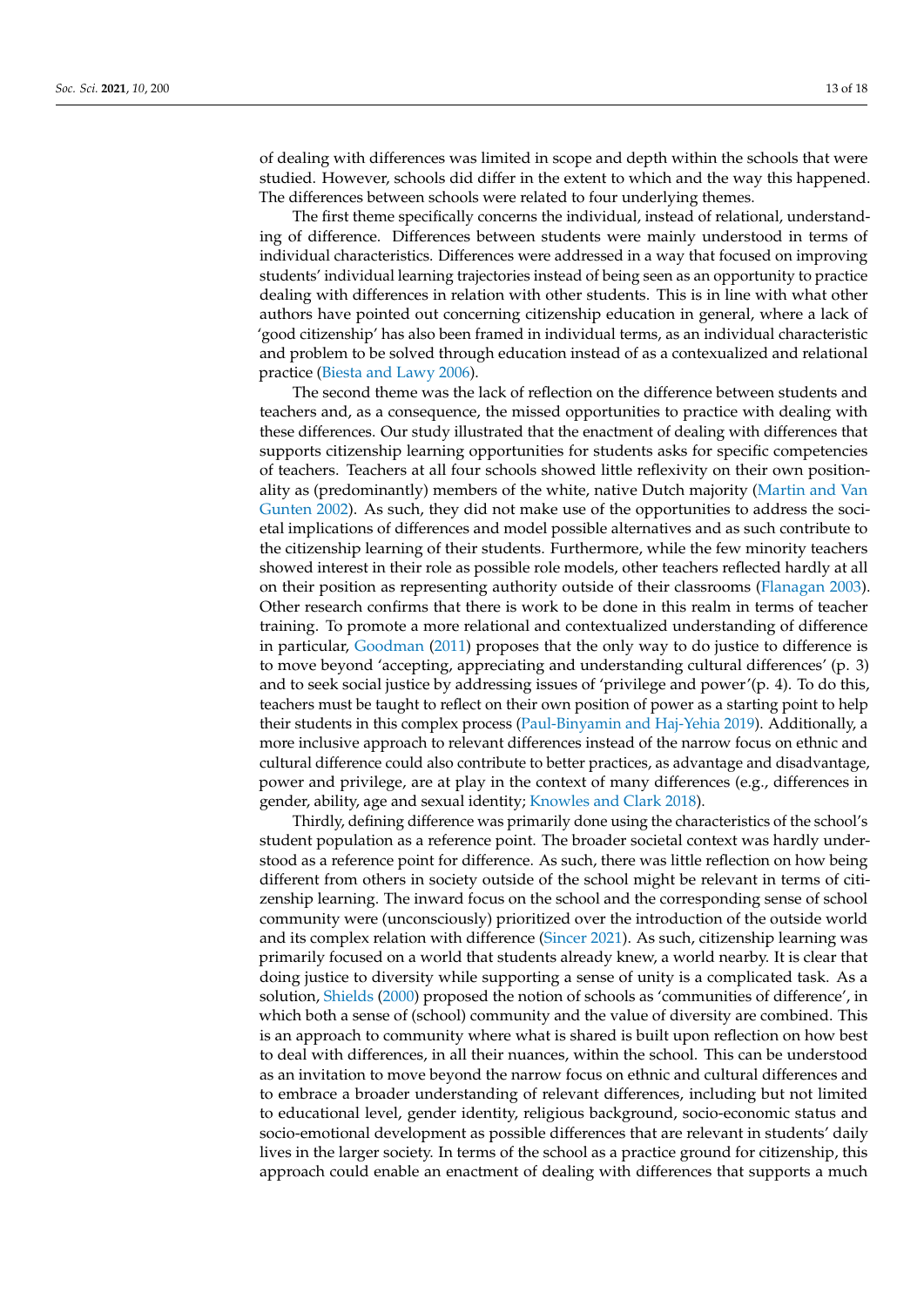broader array of citizenship learning opportunities than we encountered in the schools that were part of this study.

Finally, our analysis shows that 'ethnicity and/or culture as difference' is understood as the most pressing difference within schools in the context of citizenship education. This was especially true in the schools that lacked this type of difference within the student population. Despite the relevance attached to it for all schools, differences within this category were treated in a superficial way, for example, with a focus on tangible differences such as food preference or music, and essentializing language was often used to describe these differences. This limited nuanced reflection on the meaning and implications of ethnic and cultural diversity, and the way differences in this category interact with other differences. The presence of diverse others within the school community in this category was not sufficient to avoid these pitfalls, although within schools that lacked this type of difference that seemed to be the idea: their population not their practices limited the opportunity to learn to deal with ethnic and cultural diversity [\(Zirkel and Cantor](#page-18-0) [2004\)](#page-18-0). This seems to hold true not only for citizenship education, but within the discourse on citizenship in general [\(Bauböck and Rundell](#page-16-20) [1998;](#page-16-20) [Bloemraad et al.](#page-16-21) [2008\)](#page-16-21), which is not surprising as citizenship education and citizenship learning are connected to broader societal understandings of citizenship (e.g., [Banks and Diem](#page-16-22) [2008\)](#page-16-22). Here, we also recognize the tension between a desire for unity and the reality of diversity. The focus on 'a shared culture', defined along the lines of the culture of the mainstream or dominant groups in society, as the cornerstone of how citizenship in general is understood is an illustration of the first aspect [\(Alba and Duyvendak](#page-16-23) [2019\)](#page-16-23). Meanwhile, the multicultural or even 'super-diverse' character of most Western nations has become a given. The dual forces of a narrow understanding of citizenship in general and the desire by an increasingly diverse population to feel included and acknowledged as citizens, create a complex playing field for educators in the realm of citizenship education; they are expected to prepare their students for a world in which both these forces are present. As [Ben-Porath](#page-16-24) [\(2012\)](#page-16-24) described it using her framework of 'citizenship as shared fate':

*Schools in democratic societies are charged with responding to the multiplicity of affiliations, preferences, ideologies, languages, values, and memberships. They are expected to celebrate the diversity of the student body, but also to minimize it by developing civic capacity and a host of shared dimensions, including language(s), civic knowledge, academic competency, and patriotic sentiments.* (p. 328)

The response from the perspective of citizenship education to this increasingly pluriform context differs. Some authors have proposed a more global approach to citizenship education (e.g., [Veugelers](#page-17-8) [2011\)](#page-17-8), one that focuses on shared human rights (e.g., [Alderson](#page-16-25) [2016\)](#page-16-25) or one that specifically centers on cultural rights (e.g., [Banks](#page-16-3) [2004\)](#page-16-3). What these approaches share is a critique of the lack of reflection on hierarchy and power between different groups in society in the context of citizenship and citizenship education, a relevant critique in light of the results of this study.

## **6. Conclusions**

Learning to deal with differences is one of the main themes in the context of schools as practice grounds for citizenship. Despite limitations such as early tracking and school segregation, schools can make use of a broad array of opportunities for students to learn from, through and about differences, their implications and different ways to deal with them. In sum, this study showed that the way dealing with differences was enacted limited the citizenship learning opportunities of students. A broader understanding of relevant differences in schools, reflection on the fact that difference is inherently relational, as it is a characteristic of a relationship, as well as more reflection on the societal hierarchy related to differences by teachers would all contribute to increasing the quantity and quality of these opportunities.

Practicing dealing with differences can be a conscious as well as an unconscious process. In this study, we have primarily relied on interviews to gain insight into how dealing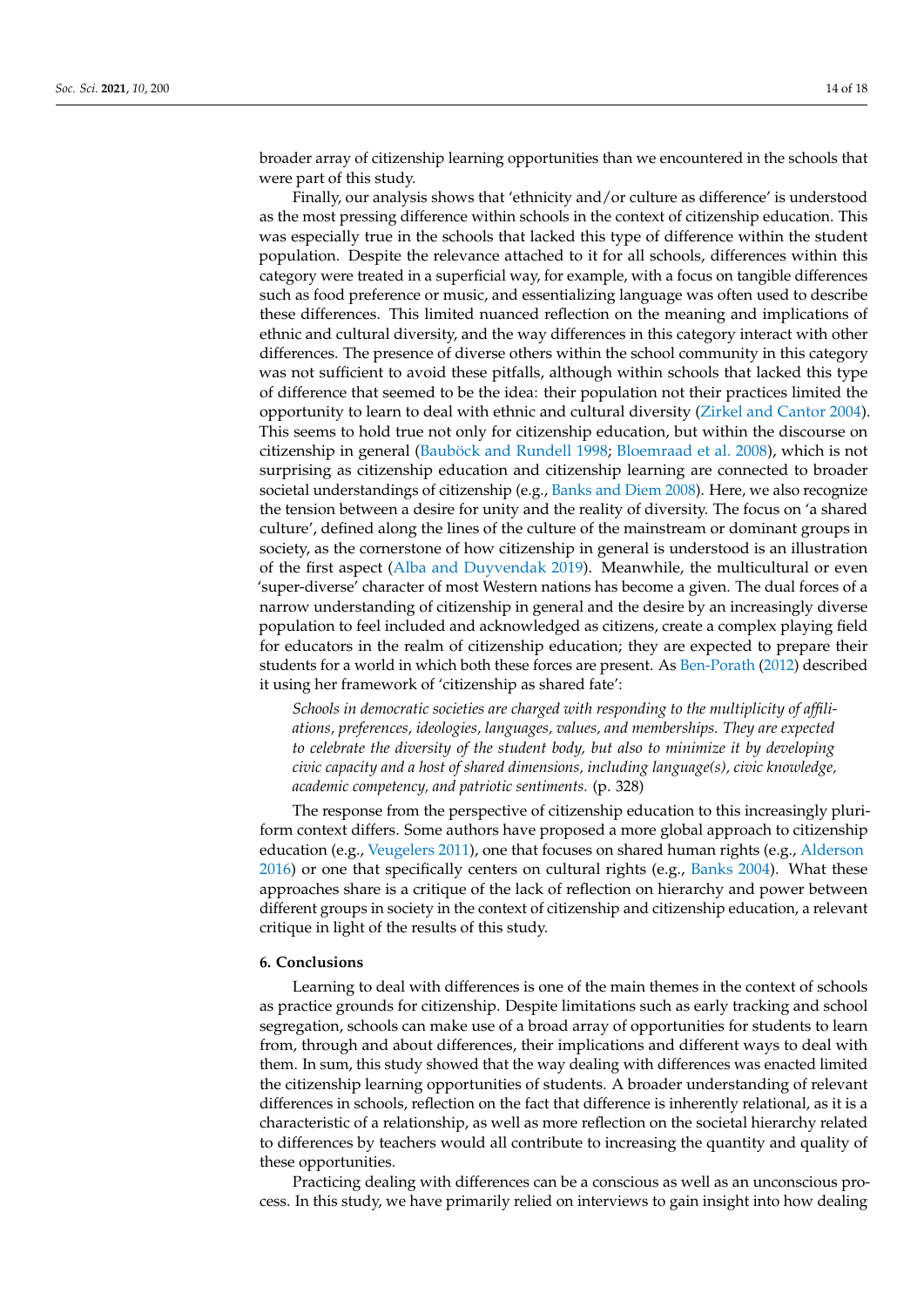with differences was enacted. This method allowed us to compare four different schools. However, to gain insight into the subtler processes by which dealing with differences is modeled by teachers, for example, an ethnographic approach might be a more appropriate method. Furthermore, schools are not islands; dealing with differences is also practiced by teachers and students outside of the school and their practices and understandings are thereby also influenced by peers, the media, and the community of which they are a part. In this study, we focused exclusively on the school. For future research, it would be interesting to find out how students perceive the weight of the school's influence in comparison to the influence of their peers, family, and media. Finally, we touched upon similar topics in all interviews. However, in some interviews we spoke more elaborately about some of the topics than in others. This was especially true for the focus group sessions with the students, in which some topics were difficult to discuss in some of the groups, and probing did not always result in a deeper conversation. In scientific research, more insight is needed into (different groups of) students' experiences with how differences are dealt with within their schools, in order to understand the effect of different approaches. Another important question for future studies is how different ways of dealing with differences affect civic and democratic attitudes and behaviors of students outside the classroom.

The results of this study underline the importance of teacher competencies for dealing with differences in the context of schools as practice grounds for citizenship, and serve as an invitation to teacher educators to reflect on what practices will best serve the development of these competencies. This starts with the affirmation that how dealing with differences is enacted by teachers matters for the content and quality of the citizenship learning opportunities of their students. Further research on effective teacher training in this domain is necessary, especially because what is effective might differ for different teachers and different (groups of) students, as well as within different national contexts [\(Leeman and Reid](#page-17-27) [2006;](#page-17-27) [Wubbels et al.](#page-17-28) [2006;](#page-17-28) [Seeberg](#page-17-29) [2003\)](#page-17-29). Furthermore, for future research, it would be interesting to see if the notion of 'schools as communities of difference' in practice, if embraced by the professional community at a school, indeed contributes to a greater scope and depth of citizenship learning opportunities for students in the realm of dealing with differences. This interpretation of community might provide a crucial starting point to address the tension present within citizenship, and citizenship education, between craving unity and addressing diversity in a socially just way.

**Author Contributions:** Conceptualization, W.F.R.K., V.M., M.V. and A.B.D.; methodology, W.F.R.K., V.M. and M.V.; software, W.F.R.K.; validation, W.F.R.K., V.M. and M.V.; formal analysis, W.F.R.K.; investigation, W.F.R.K.; resources and data curation, W.F.R.K.; writing—original draft preparation, W.F.R.K.; writing—review and editing, V.M. and M.V.; supervision, V.M., M.V. and A.B.D.; project administration, A.B.D.; funding acquisition, A.B.D. All authors have read and agreed to the published version of the manuscript.

**Funding:** This research was funded by the Dutch Organization for Scientific Research (NOW): Grant number 411-12-035.

**Institutional Review Board Statement:** Ethical review and approval were waived for this study, due to the fact that at our faculty during the period of data collection (in 2016) obtaining approval from an ethical review board was not yet common practice. In the Netherlands only in 2018 a general and shared 'Code of Ethics for Research in the Social and Behavioral Sciences involving Human Participants' was published and signed by the deans of all Dutch Social Sciences faculties. We have however adhered to common ethical guidelines such as consent of participants, the possibility to withdraw at any moment and entirely voluntary participation.

**Informed Consent Statement:** Informed consent was obtained from the subjects involved in the study.

**Data Availability Statement:** Not applicable.

**Conflicts of Interest:** The authors declare no conflict of interest.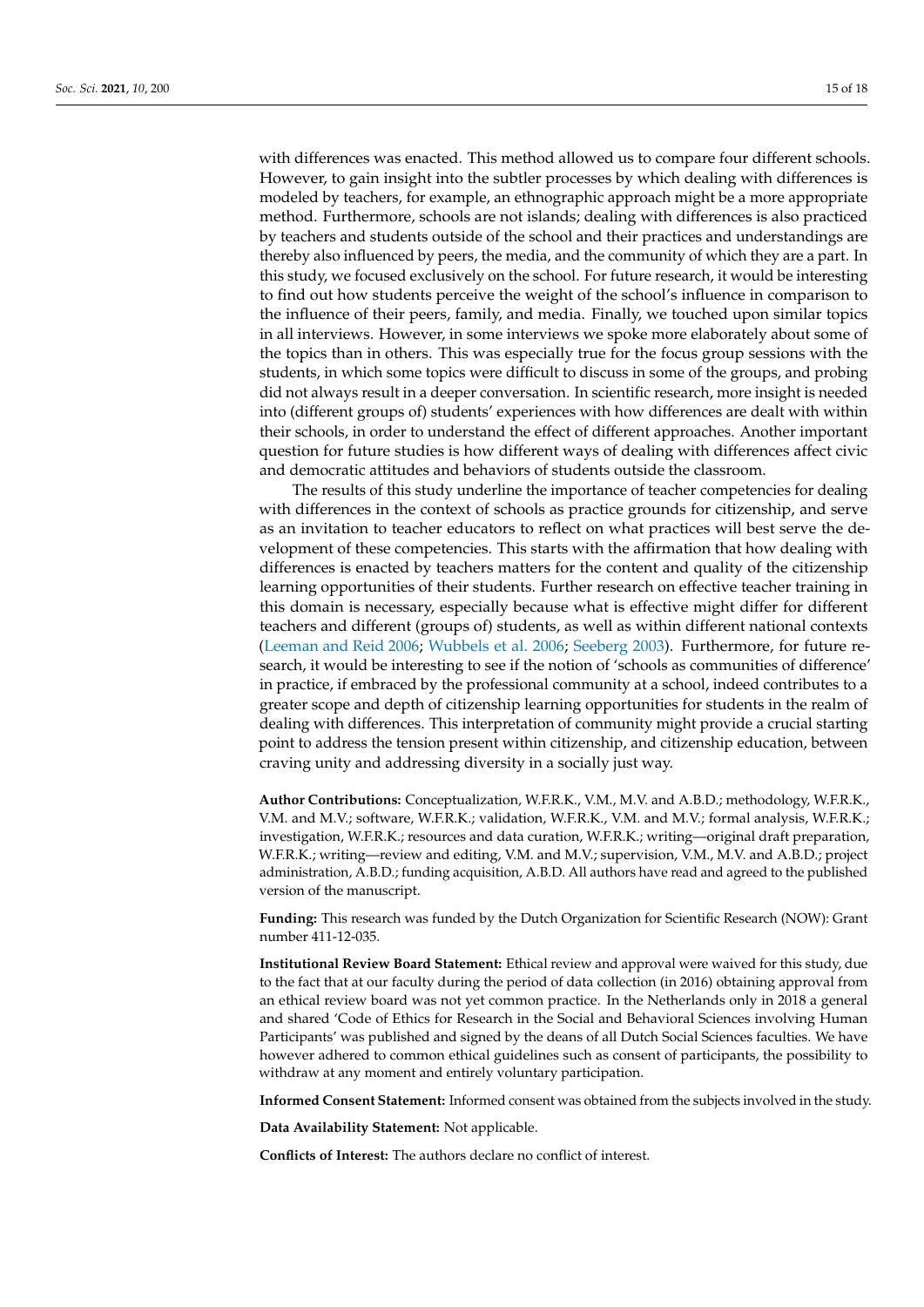#### **Notes**

- <sup>1</sup> As stated in the 'Decree Key Aims of Secondary Education' 7 June 2006 by the Dutch Ministry of Education, Culture and Science (nr. WJZ/2006/4655 (3805). Available online: <https://wetten.overheid.nl/BWBR0019945/2012-12-01> (accessed on 20 February 2021).
- <sup>2</sup> The percentage of native Dutch students is based on an estimation by school principals.<br><sup>3</sup> After some lating native mesheal (and 11/12), students are placed in an a f the three
- After completing primary school (age  $11/12$ ), students are placed in one of the three tracks within the Dutch school system: pre-vocational education (vmbo), general secondary education (havo) and pre-university education (vwo). Pre-vocational schools have job-oriented tracks (vmbo-b/k) and theory-oriented tracks (vmbo-tl).
- 4. The 'in vivo' codes and subcodes are in *italics.*

#### **References**

- <span id="page-16-23"></span>Alba, Richard, and Jan Willem Duyvendak. 2019. What about the mainstream? Assimilation in super-diverse times. *Ethnic and Racial Studies* 42: 105–24. [\[CrossRef\]](http://doi.org/10.1080/01419870.2017.1406127)
- <span id="page-16-25"></span>Alderson, Priscilla. 2016. International human rights, citizenship education, and critical realism. *London Review of Education* 14: 1–12. [\[CrossRef\]](http://doi.org/10.18546/LRE.14.3.01)
- <span id="page-16-3"></span>Banks, James A. 2004. Teaching for social justice, diversity, and citizenship in a global world. *The Educational Forum* 68: 296–305. [\[CrossRef\]](http://doi.org/10.1080/00131720408984645)
- <span id="page-16-1"></span>Banks, James A. 2007. *Diversity and Citizenship Education: Global Perspectives*. Indianapolis: Jossey-Bass.
- <span id="page-16-22"></span>Banks, James A., and Nguyen Diem. 2008. Diversity and citizenship education. In *Handbook of Research in Social Studies Education*. Edited by Linda S. Levstik and Cynthia A. Tyson. New York: Routledge, pp. 137–49.
- <span id="page-16-20"></span>Bauböck, Rainer, and John Rundell, eds. 1998. *Blurred Boundaries: Migration, Ethnicity, Citizenship*. New York: Routledge.
- <span id="page-16-24"></span>Ben-Porath, Sigal. 2012. Citizenship as shared fate: Education for membership in a diverse democracy. *Educational Theory* 62: 381–95. [\[CrossRef\]](http://doi.org/10.1111/j.1741-5446.2012.00452.x)
- <span id="page-16-18"></span>Biesta, Gert, and Robert Lawy. 2006. From teaching citizenship to learning democracy: Overcoming individualism in research, policy and practice. *Cambridge Journal of Education* 36: 63–79. [\[CrossRef\]](http://doi.org/10.1080/03057640500490981)
- <span id="page-16-21"></span>Bloemraad, Irene, Anna Korteweg, and Gökçe Yurdakul. 2008. Citizenship and immigration: Multiculturalism, assimilation, and challenges to the nation-state. *Annual Review of Sociology* 34: 153–79. [\[CrossRef\]](http://doi.org/10.1146/annurev.soc.34.040507.134608)
- <span id="page-16-17"></span>Bogdan, Robert, and Sari Knopp Biklen. 1997. *Qualitative Research for Education*. Boston: Allyn & Bacon.
- <span id="page-16-10"></span>Borrero, Noah E., Christine J. Yeh, Crivir I. Cruz, and Jolene Suda. 2012. School as a context for "othering" youth and promoting cultural assets. *Teachers College Record* 114: 1–37.
- <span id="page-16-14"></span>Bron, Jeroen, and Annette Thijs. 2011. Leaving it to the schools: Citizenship, diversity and human rights education in the Netherlands. *Educational Research* 53: 123–36. [\[CrossRef\]](http://doi.org/10.1080/00131881.2011.572361)
- <span id="page-16-9"></span>Bruch, Sarah K., and Joe Soss. 2018. Schooling as a formative political experience: Authority relations and the education of citizens. *Perspectives on Politics* 16: 36–57. [\[CrossRef\]](http://doi.org/10.1017/S1537592717002195)
- <span id="page-16-11"></span>Cherng, Hua-Yu Sebastian, and Peter F. Halpin. 2016. The importance of minority teachers: Student perceptions of minority versus White teachers. *Educational Researcher* 45: 407–20. [\[CrossRef\]](http://doi.org/10.3102/0013189X16671718)
- <span id="page-16-16"></span>Dijkstra, Anne Bert, Geert Ten Dam, and Anke Munniksma. 2020. Inequality in citizenship competences. Citizenship education and policy in the Netherlands. In *The IEA Civic and Citizenship Education Studies: Contributions to Understanding the Process of Preparing Citizens*. Edited by B. Malak Minkiewicz and J. Torney-Purta. Berlin: Springer.
- <span id="page-16-15"></span>Dutch Foundation for Curriculum Development [Stichting Leerplan Ontwikkeling]. 2018. Starting Note Citizenship [Startnotitie Burgerschap]. Available online: <https://curriculum.nu/wp-content/uploads/2018/03/Startnotitie-Burgerschap.pdf> (accessed on 20 January 2021).
- <span id="page-16-2"></span>European Commission/EACEA/Eurydice. 2017. *Citizenship Education at School in Europe—2017*. Brussels: Eurydice.
- <span id="page-16-7"></span>Flanagan, Constance A. 2003. Developmental roots of political engagement. *PS: Political Science and Politics* 36: 257–62. [\[CrossRef\]](http://doi.org/10.1017/S104909650300218X)
- <span id="page-16-4"></span>Flanagan, Constance A. 2013. *Teenage Citizens: The Political Theories of the Young*. Cambridge: Harvard University Press.
- <span id="page-16-0"></span>Gable, Robert A., Jo M. Hendrickson, Stephen W. Tonelson, and Richard Van Acker. 2000. Changing disciplinary and instructional practices in the middle school to address IDEA. *The Clearing House* 73: 205–8. [\[CrossRef\]](http://doi.org/10.1080/00098650009600951)
- <span id="page-16-19"></span>Goodman, Diane J. 2011. *Promoting Diversity and Social Justice: Educating People from Privileged Groups*. New York: Routledge.
- <span id="page-16-12"></span>Goren, Heela, and Miri Yemini. 2017. The global citizenship education gap: Teacher perceptions of the relationship between global citizenship education and students' socio-economic status. *Teaching and Teacher Education* 67: 9–22. [\[CrossRef\]](http://doi.org/10.1016/j.tate.2017.05.009)
- <span id="page-16-5"></span>Gurin, Patricia, Biren (Ratnesh) A. Nagda, and Gretchen E. Lopez. 2004. The benefits of diversity in education for democratic citizenship. *Journal of Social Issues* 60: 17–34. [\[CrossRef\]](http://doi.org/10.1111/j.0022-4537.2004.00097.x)
- <span id="page-16-6"></span>Jenkins, Richard. 2000. Categorization: Identity, social process and epistemology. *Current Sociology* 48: 7–25. [\[CrossRef\]](http://doi.org/10.1177/0011392100048003003)
- <span id="page-16-13"></span>Kahne, Joseph, and Ellen Middaugh. 2008. *Democracy for Some: The Civic Opportunity Gap in High School*. Circle Working Paper 59. College Park: Center for Information and Research on Civic Learning and Engagement (CIRCLE), University of Maryland.
- <span id="page-16-8"></span>Kahne, Joseph, and Susan Sporte. 2009. Developing citizens: The impact of civic learning opportunities on students' commitment to civic participation. In *Civic Education and Youth Political Participation*. Edited by M. Print and H. Milner. Leiden: Brill Sense, pp. 159–86.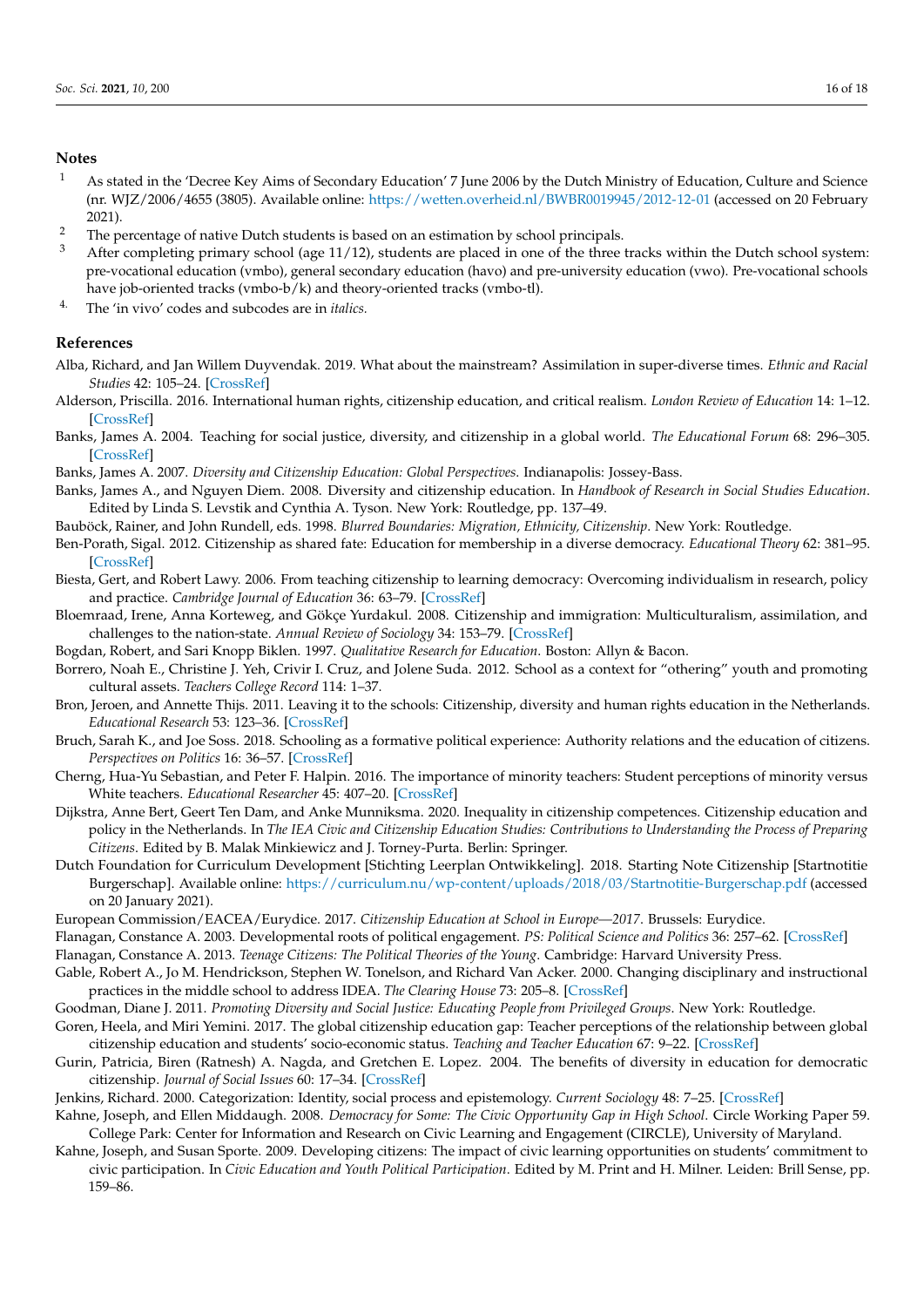- <span id="page-17-14"></span>Kissling, Mark T. 2018. Social studies and beyond: Attending to informal citizenship education in schools. *Social Studies Research and Practice* 13: 289–300. [\[CrossRef\]](http://doi.org/10.1108/SSRP-06-2017-0033)
- <span id="page-17-24"></span>Knowles, Ryan T., and Christopher H. Clark. 2018. How common is the common good? Moving beyond idealistic notions of deliberative democracy in education. *Teaching and Teacher Education* 71: 12–23. [\[CrossRef\]](http://doi.org/10.1016/j.tate.2017.12.002)
- <span id="page-17-7"></span>Lawy, Robert, and Gert Biesta. 2006. Citizenship-as-practice: The educational implications of an inclusive and relational understanding of citizenship. *British Journal of Educational Studies* 54: 34–50. [\[CrossRef\]](http://doi.org/10.1111/j.1467-8527.2006.00335.x)
- <span id="page-17-27"></span>Leeman, Yvonne, and Carol Reid. 2006. Multi/intercultural education in Australia and the Netherlands. *Compare: A Journal of Comparative and International Education* 36: 57–72. [\[CrossRef\]](http://doi.org/10.1080/03057920500382325)
- <span id="page-17-10"></span>Liberman, Zoe, Amanda L. Woodward, and Katherine D. Kinzler. 2017. The origins of social categorization. *Trends in Cognitive Sciences* 21: 556–68. [\[CrossRef\]](http://doi.org/10.1016/j.tics.2017.04.004)
- <span id="page-17-0"></span>Lindsay, Geoff. 2007. Annual review: Educational psychology and the effectiveness of inclusive education/mainstreaming. *British Journal of Educational Psychology* 77: 1–24. [\[CrossRef\]](http://doi.org/10.1348/000709906X156881)
- <span id="page-17-22"></span>Martin, Renée J., and Dawn M. Van Gunten. 2002. Reflected identities: Applying positionality and multicultural social reconstructionism in teacher education. *Journal of Teacher Education* 53: 44–54. [\[CrossRef\]](http://doi.org/10.1177/0022487102053001005)
- <span id="page-17-20"></span>Maxwell, Joseph A. 2004. Using qualitative methods for causal explanation. *Field Methods* 16: 243–64. [\[CrossRef\]](http://doi.org/10.1177/1525822X04266831)
- <span id="page-17-21"></span><span id="page-17-12"></span>Miles, Matthew B., and A. Michael Huberman. 1994. *Qualitative Data Analysis: An Expanded Sourcebook*. Beverly Hills: Sage Publications. Nesdale, Drew, and Debbie Flesser. 2001. Social identity and the development of children's group attitudes. *Child Development* 72: 506–17. [\[CrossRef\]](http://doi.org/10.1111/1467-8624.00293) [\[PubMed\]](http://www.ncbi.nlm.nih.gov/pubmed/11333081)
- <span id="page-17-16"></span>Nieuwelink, Hessel, Paul Dekker, and Geert ten Dam. 2019. Compensating or reproducing? Students from different educational tracks and the role of school in experiencing democratic citizenship. *Cambridge Journal of Education* 49: 275–92. [\[CrossRef\]](http://doi.org/10.1080/0305764X.2018.1529738)
- <span id="page-17-11"></span>Patterson, Meagan M., and Rebecca S. Bigler. 2006. Preschool children's attention to environmental messages about groups: Social categorization and the origins of intergroup bias. *Child Development* 77: 847–60. [\[CrossRef\]](http://doi.org/10.1111/j.1467-8624.2006.00906.x) [\[PubMed\]](http://www.ncbi.nlm.nih.gov/pubmed/16942493)
- <span id="page-17-23"></span>Paul-Binyamin, Ilana, and Kussai Haj-Yehia. 2019. Multicultural education in teacher education: Shared experience and awareness of power relations as a prerequisite for conflictual identities dialogue in Israel. *Teaching and Teacher Education* 85: 249–59. [\[CrossRef\]](http://doi.org/10.1016/j.tate.2019.06.021)
- <span id="page-17-6"></span>Rychen, Dominique S., and Laura H. Salganik, eds. 2003. *Key Competencies for a Successful Life and Well-Functioning Society*. Cambridge: Hogrefe Publishing.
- <span id="page-17-29"></span>Seeberg, Marie Louise. 2003. *Dealing with Difference: Two Classrooms, Two Countries*. Oslo: NOVA—Norwegian Social Research.
- <span id="page-17-26"></span>Shields, Carolyn M. 2000. Learning from difference: Considerations for schools as communities. *Curriculum Inquiry* 30: 275–94. [\[CrossRef\]](http://doi.org/10.1111/0362-6784.00166)
- <span id="page-17-25"></span>Sincer, Isil. 2021. Diverse School, Diverse Citizens? Teaching and Learning Citizenship in Schools with Varying Student Populations. Ph.D. dissertation, Erasmus University, Rotterdam, The Netherlands.
- <span id="page-17-18"></span>Sincer, Isil, Sabine Severiens, and Monique Volman. 2019. Teaching diversity in citizenship education: Context-related teacher understandings and practices. *Teaching and Teacher Education* 78: 183–92. [\[CrossRef\]](http://doi.org/10.1016/j.tate.2018.11.015)
- <span id="page-17-1"></span>Steenbergen-Hu, Saiying, Matthew C. Makel, and Paula Olszewski-Kubilius. 2016. What one hundred years of research says about the effects of ability grouping and acceleration on K–12 students' academic achievement: Findings of two second-order meta-analyses. *Review of Educational Research* 86: 849–99. [\[CrossRef\]](http://doi.org/10.3102/0034654316675417)
- <span id="page-17-4"></span>Subban, Pearl. 2006. Differentiated instruction: A research basis. *International Education Journal* 7: 935–47.
- <span id="page-17-9"></span>Tajfel, Henri, ed. 1978. *Differentiation between Social Groups: Studies in the Social Psychology of Intergroup Relations*. Cambridge: Academic Press.
- <span id="page-17-17"></span>Ten Dam, Geert, and Monique Volman. 2003. A life jacket or an art of living: Inequality in social competence education. *Curriculum Inquiry* 33: 117–37. [\[CrossRef\]](http://doi.org/10.1111/1467-873X.00254)
- <span id="page-17-2"></span>Thijs, Jochem, and Maykel Verkuyten. 2014. School ethnic diversity and students' interethnic relations. *British Journal of Educational Psychology* 84: 1–21. [\[CrossRef\]](http://doi.org/10.1111/bjep.12032) [\[PubMed\]](http://www.ncbi.nlm.nih.gov/pubmed/24359400)
- <span id="page-17-5"></span>Tomlinson, Carol A. 2001. *How to Differentiate Instruction in Mixed-Ability Classrooms*. Alexandria: ASCD.
- <span id="page-17-3"></span>Tomlinson, Carol A., Catherine Brighton, Holly Hertberg, Carolyn M. Callahan, Tonya R. Moon, Kay Brimijoin, Lynda A. Conover, and Timothy Reynolds. 2003. Differentiating instruction in response to student readiness, interest, and learning profile in academically diverse classrooms: A review of literature. *Journal for the Education of the Gifted* 27: 119–45. [\[CrossRef\]](http://doi.org/10.1177/016235320302700203)
- <span id="page-17-13"></span>Torney-Purta, Judith, and Jo-Ann Amadeo. 2011. Participatory niches for emergent citizenship in early adolescence: An international perspective. *The Annals of the American Academy of Political and Social Science* 633: 180–200. [\[CrossRef\]](http://doi.org/10.1177/0002716210384220)
- <span id="page-17-8"></span>Veugelers, Wiel. 2011. Theory and practice of citizenship education. The case of policy, science and education in the Netherlands. *Revista de Educación* 1: 209–224.
- <span id="page-17-15"></span>Villegas, Ana Maria, Kathryn Strom, and Tamara Lucas. 2012. Closing the racial/ethnic gap between students of color and their teachers: An elusive goal. *Equity & Excellence in Education* 45: 283–301.
- <span id="page-17-19"></span>Wood, Bronwyn Elizabeth. 2015. Teacher interpretations of 'active' citizenship curricula: Shared identities and spatial orientations. In *International Handbook of Progressive Education*. Edited by Mustafa Yunus Eryaman and Bertram C. Bruce. New York: Peter Lang, pp. 339–54.
- <span id="page-17-28"></span>Wubbels, Theo, Perry Den Brok, Ietje Veldman, and Jan van Tartwijk. 2006. Teacher interpersonal competence for Dutch secondary multicultural classrooms. *Teachers and Teaching: Theory and Practice* 12: 407–33. [\[CrossRef\]](http://doi.org/10.1080/13450600600644269)